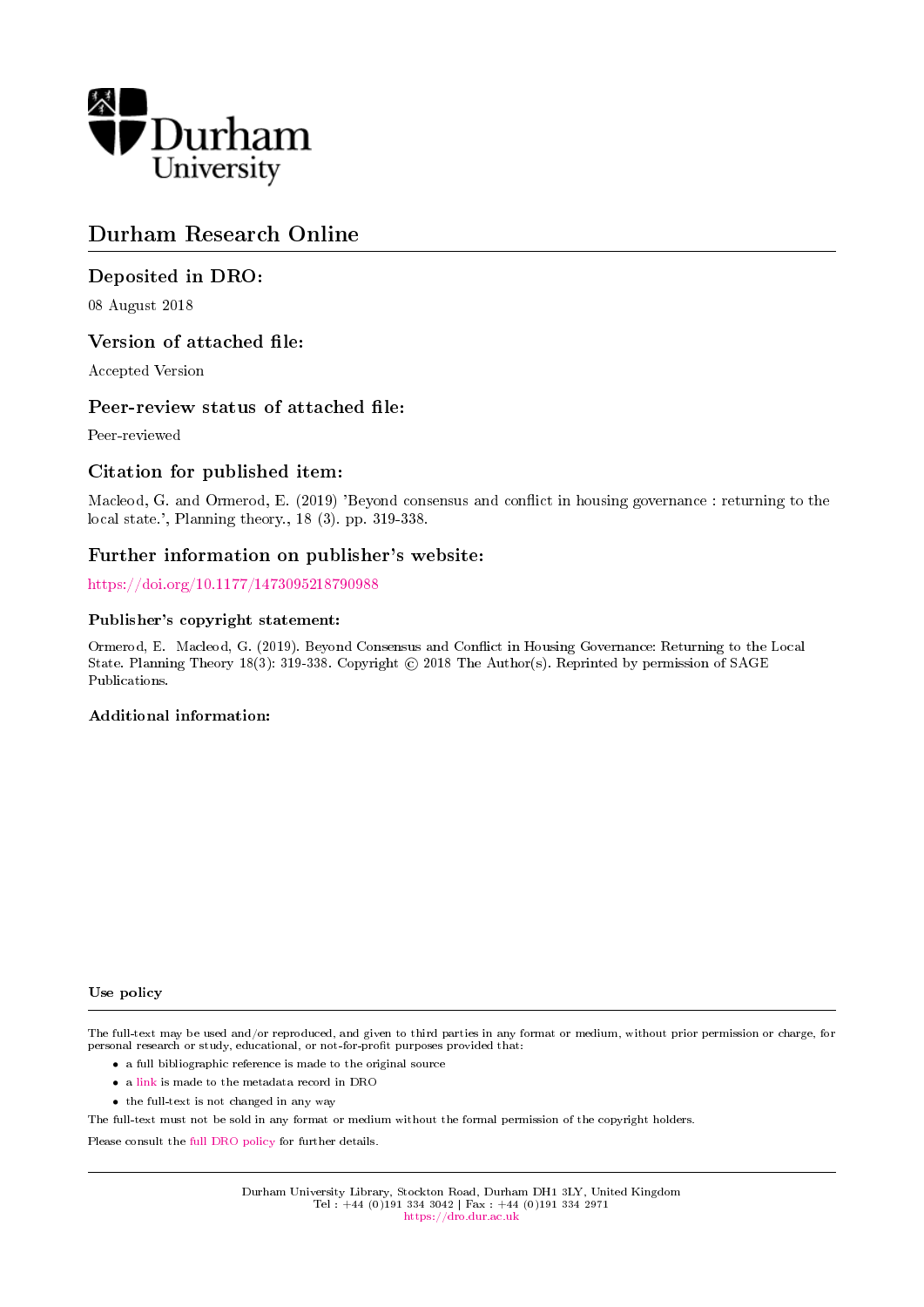Planning Theory



| <b>Beyond Consensus and Conflict in Housing Governance:</b><br><b>Returning to the Local State</b> |                                                                                                                                                                                                                                                                                                                                                                                                                                                                                                                                                                                                                                                                                                                                                                                                                                                                                                                                                                                                                                                                                                                                                                                                                                                                                                                                                                     |  |  |
|----------------------------------------------------------------------------------------------------|---------------------------------------------------------------------------------------------------------------------------------------------------------------------------------------------------------------------------------------------------------------------------------------------------------------------------------------------------------------------------------------------------------------------------------------------------------------------------------------------------------------------------------------------------------------------------------------------------------------------------------------------------------------------------------------------------------------------------------------------------------------------------------------------------------------------------------------------------------------------------------------------------------------------------------------------------------------------------------------------------------------------------------------------------------------------------------------------------------------------------------------------------------------------------------------------------------------------------------------------------------------------------------------------------------------------------------------------------------------------|--|--|
|                                                                                                    |                                                                                                                                                                                                                                                                                                                                                                                                                                                                                                                                                                                                                                                                                                                                                                                                                                                                                                                                                                                                                                                                                                                                                                                                                                                                                                                                                                     |  |  |
| Journal:                                                                                           | Planning Theory                                                                                                                                                                                                                                                                                                                                                                                                                                                                                                                                                                                                                                                                                                                                                                                                                                                                                                                                                                                                                                                                                                                                                                                                                                                                                                                                                     |  |  |
| Manuscript ID                                                                                      | PT-17-0054.R1                                                                                                                                                                                                                                                                                                                                                                                                                                                                                                                                                                                                                                                                                                                                                                                                                                                                                                                                                                                                                                                                                                                                                                                                                                                                                                                                                       |  |  |
| Manuscript Type:                                                                                   | Original Article                                                                                                                                                                                                                                                                                                                                                                                                                                                                                                                                                                                                                                                                                                                                                                                                                                                                                                                                                                                                                                                                                                                                                                                                                                                                                                                                                    |  |  |
| Keywords:                                                                                          | Local State, Political, Post-politics, Housing regeneration, Consultation,<br>Participation, Consensus democracy, Promotion                                                                                                                                                                                                                                                                                                                                                                                                                                                                                                                                                                                                                                                                                                                                                                                                                                                                                                                                                                                                                                                                                                                                                                                                                                         |  |  |
| Abstract:                                                                                          | This paper contends that the de-politicizing tendencies in urban planning<br>that are often interpreted through a post-political frame of analysis might<br>alternatively be investigated via the analytical lens of a transforming local<br>state. Examining the formation of entrepreneurial municipal housing<br>strategies in Gateshead, northeast England, the paper reveals a recent<br>history of community consensus being manipulated, a technocratic steering<br>of participatory planning, and a de-amplifying of dissenting voices. Amid<br>protracted conditions of austerity, the more recent strategy sees<br>Gateshead municipal authority assuming an increasingly 'promotional' role,<br>essentially as a housing developer. Placing critical decisions over housing<br>futures within Gateshead Regeneration Partnership, a potentially rough<br>road toward attaining democratic legitimacy is actively being smoothed.<br>These are all trends that are emblematic of a post-political repertoire.<br>However, a more forensic examination reveals how these anti-democratic<br>processes might be more appropriately understood as political<br>accomplishments on the part of those who have been newly incorporated<br>into a local state in transition. The paper thereby offers a conceptual<br>antidote to the post-political narrative. |  |  |
|                                                                                                    |                                                                                                                                                                                                                                                                                                                                                                                                                                                                                                                                                                                                                                                                                                                                                                                                                                                                                                                                                                                                                                                                                                                                                                                                                                                                                                                                                                     |  |  |

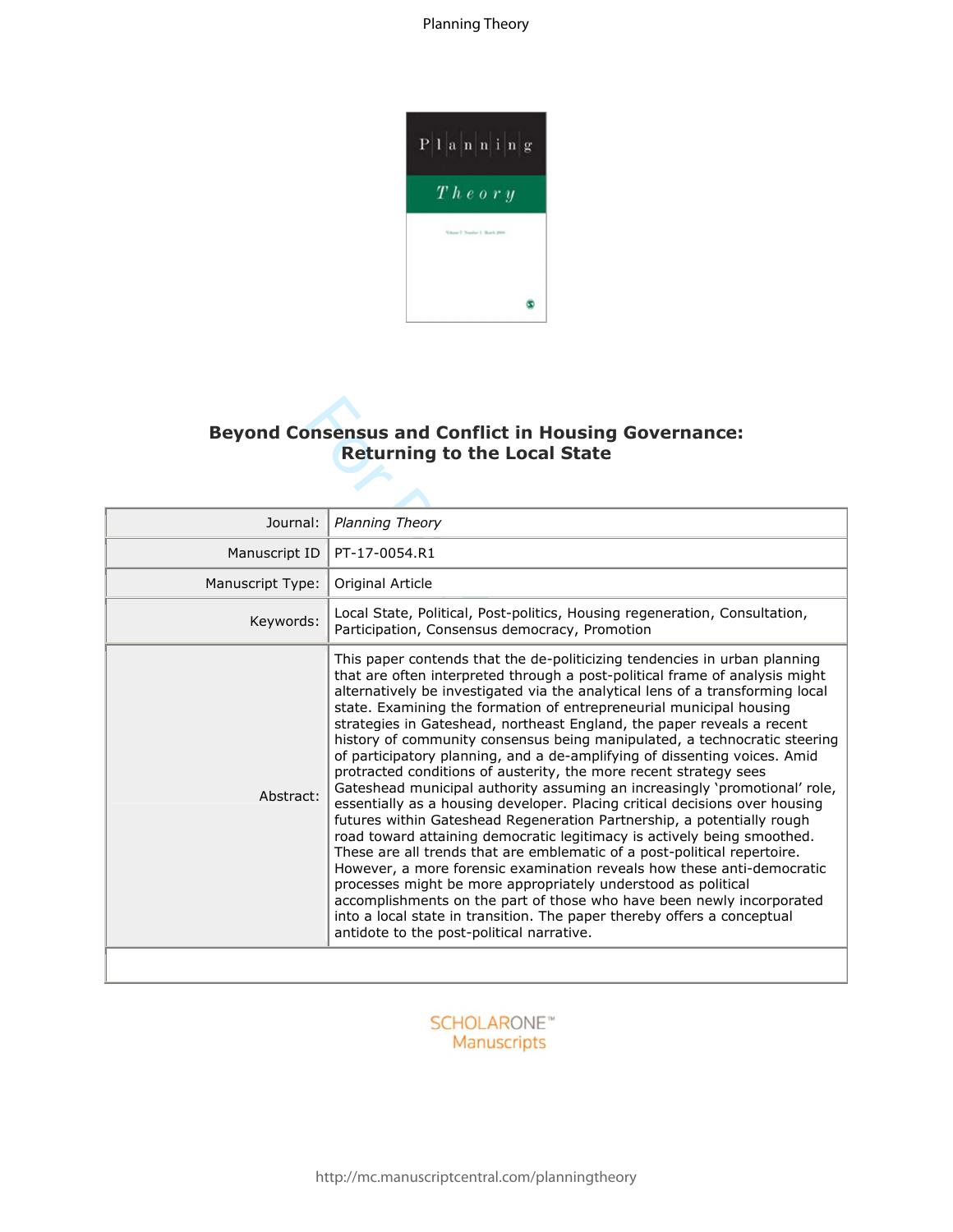# **Beyond Consensus and Conflict in Housing Governance: Returning to the Local State**

# **1 Between Consensus and Conflict in Post-Political Planning**

In recent decades, and drawing lessons from the critique of high modernism (Dear, 1986), scholars of urban planning have been motivated to formulate conceptual approaches facilitating a deeper involvement of *the public* in actively planning and designing places (Healey, 1996; Fainstein, 2000). This commitment to encourage participation and to foster consensus among diverse stakeholders meant that collaborative and communicative approaches found favour with various Third Way political projects that prevailed during the 1990s and early 2000s (Allmendinger and Tewdwr-Jones, 2000). Such projects were stimulated in part by communitarian ideals of a 'partisan-free democracy' (Mouffe, 2005), envisioned to transcend the divisive politics of left-versus-right. They also simultaneously 'rolled forward' neoliberalism by merging a competitive economy with an enabling state while instilling horizontal partnership arrangements between the public, private, and community sectors (Peck and Tickell, 2002; Hall, 2003).

(Allmendinger and Tewdwr-Jones, 2000). Such<br>
communitarian ideals of a 'partisan-free democration<br>
d the divisive politics of left-versus-right. They<br>
eralism by merging a competitive economy wit<br>
tatal partnership arrange The internal contradictions of such political economic projects came to a head following the recession of 2008. If initially a financial crisis triggered by waves of sub-prime mortgage foreclosures across US suburbs, the ensuing fallout has seen many countries being governed through austere state projects amid 'the strange non-death of neoliberalism' (Crouch, 2011). Of particular note here is the extent to which, in confronting protracted austerity (Peck, 2017), urban planning regimes are evermore compelled to pledge favourable conditions to land owners and developers. This thereby raises doubts about whether the voices, aspirations, and demands of *other* stakeholders – advocates for public housing, for example – will feature meaningfully in any so-called consensus. It is also leading some scholars in urban planning to question the credentials of a collaborative-participatory paradigm designed to achieve consensus among divergent stakeholders (McClymont, 2011; Gualini, 2015; Legacy, 2016b). In particular, the imperative to gain a profit-maximizing 'consensus' is understood to deamplify, suppress, or even coercively silence those whose views might diverge from the seemingly more influential voices participating in the dialogue (Metzger et al, 2015; Legacy, 2016a).

It is this expression of 'consensus democracy' (Ranciere, 1999) that some interpret to be illustrative of a post-political landscape. Informed by 'enlightened technocrats' (Zizek, 1999), metropolitan planning regimes are increasingly predisposed to tightly orchestrate consensual decision-making while foreclosing on possibilities for dissent and intransigent political conflict (Allmendinger and Haughton, 2012; Wilson and Swyngedouw, 2015). Contributions to this body of thought have undoubtedly disclosed some limits to consensus models of planning and formal political engagement while also revealing seemingly neutral practices like 'good governance' to be deeply politicized (Swyngedouw, 2009; MacLeod, 2011; Brown, 2015). Nonetheless, adhering to a post-political narrative in turn risks positing a troubling binary between consensus and conflict: one that envisages places to be governed through a 'police order' in opposition to 'proper political' undertakings that disrupt this very order. These disruptions are often viewed to foreshadow the potential for a more progressive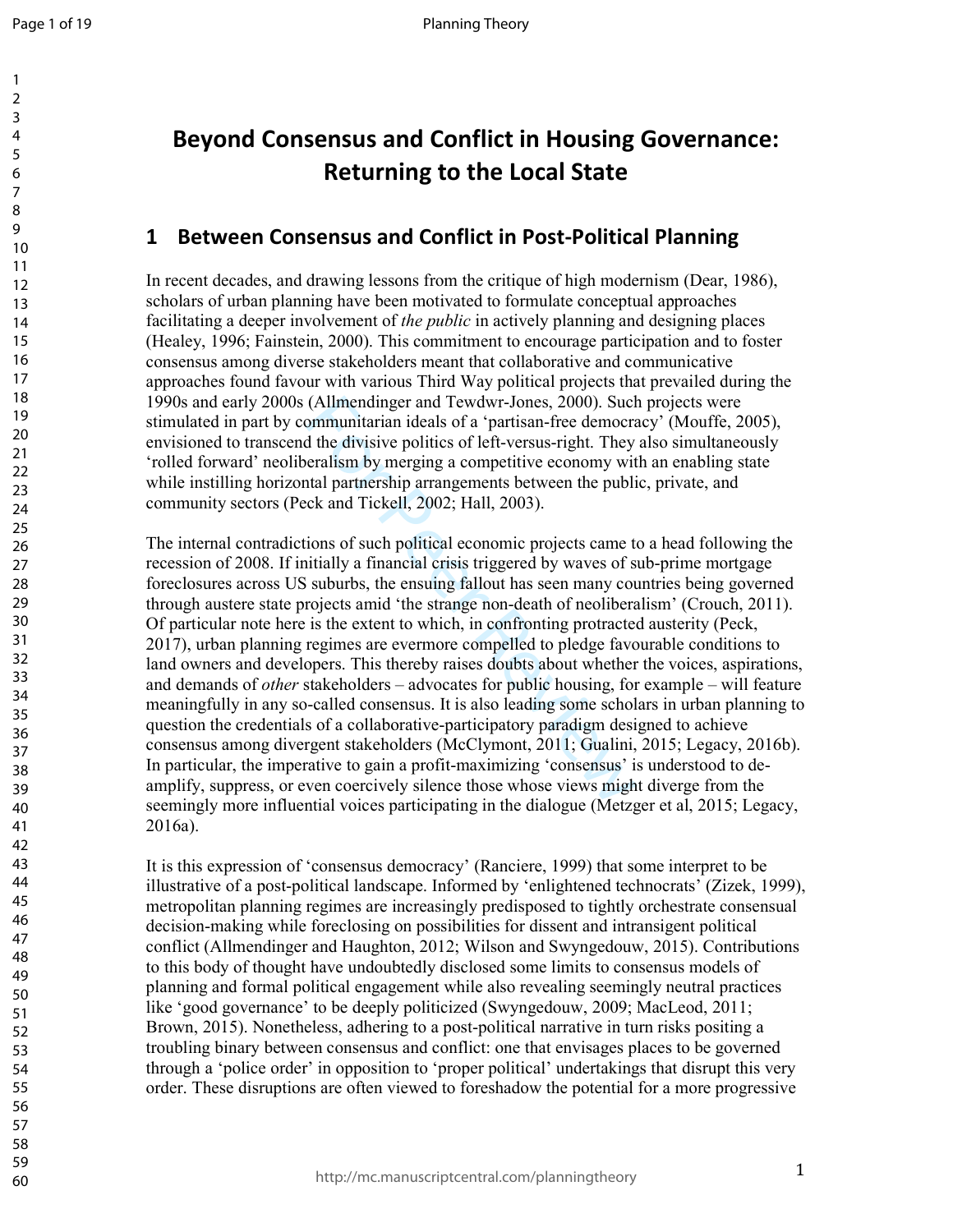democracy (cf. Ranciere, 1999; Swyngedouw, 2011, Dikec and Swyngedouw, 2017). Such a binary suffers:

…from an overly limited definition of what counts as politics proper, as well as a failure to understand consent as fundamentally political. In so doing, it undermines its own ability to understand how consensus is won and whose interests it serves (Mitchell et al, 2015: 2636).

ingletour, 2015), the concept of the local state is<br>ing us to prise open conceptual space to reveal t<br>Such a conceptualisation is empirically ground<br>and of consensus locally through the UK govern<br>farket Renewal Initiative Taking inspiration from Mitchell et al, this paper examines the tactics that are deployed to depoliticize housing-led regeneration in Gateshead<sup>1</sup>, an industrial town in the north-east of England. Section two introduces the case study area; the neighbourhood Bensham and Saltwell in Gateshead, and its prolonged journey of housing regeneration. It focuses particularly on the recent transitions in local government amidst protracted austerity and the neoliberalisation of housing governance. Whilst such movements might be deemed symptomatic of post-politicization or de-politicization (MacLeod, 2011; Wood and Flinders, 2014; Wilson and Swyngedouw, 2015), the concept of the local state is offered as an antidote to this narrative, enabling us to prise open conceptual space to reveal the presence and persistence of politics. Such a conceptualisation is empirically grounded in Section 3, with an analysis of the governing of consensus locally through the UK government-funded programme *Housing Market Renewal Initiative* (HMRI). Here attempts to de-politicise both public engagement (through consultation and participation) and contestation (through resident opposition) are revealed as inherently political. However, the HMRI initiative was cut in 2011 following the recession and a new hegemonic state project of 'austerity localism' (Featherstone et al, 2012) was enacted. Gateshead Council swiftly initiated a new locally led organization, the *Gateshead Regeneration Partnership* (GRP), which is the focus of Section 4. Heralding a more explicit strategy of place 'promotion', the GRP has assumed responsibility for a significant portfolio of housing sites demarcated to be 'not public' and boldly advertised to private buyers as such. Section 5 analyses how these trends are compromising political representation and democracy within the local state: not least in terms of how the GRP is insulating the public from potentially 'messy' and 'confusing' dialogue, thereby eroding even the veneer of a consensus democracy. The final section draws together the compelling evidence that Gateshead *appears* to be experiencing a post-political mode of governing, but this narrative has conceptual limits. Instead, we contend that local politics might be investigated with greater empirical forensic precision, which can both inform and be informed by the conceptual development of the local state.

# **2 Governing through Partnerships: Rethinking the Local State in Gateshead**

### **2.1 Governing through Partnership in Gateshead**

Gateshead sits on the south bank of the River Tyne overlooking the city of Newcastle. Its original growth owed much to the industrial revolution. However, as with many industrial towns, the latter half of the twentieth century saw Gateshead's administration confronting significant deindustrialization, large-scale unemployment, poverty, and out-migration (Manders, 1974). The neighbourhood of Bensham and Saltwell was caught in the tide of such powerful waves of socioeconomic destruction, and by the beginning of the twenty-first century some of its Victorian terraces were housing disproportionate numbers of low-wage, precariously employed, and recently migrated households. Such conditions placed Bensham and Saltwell under the spotlight of a series of slum clearance and later regeneration schemes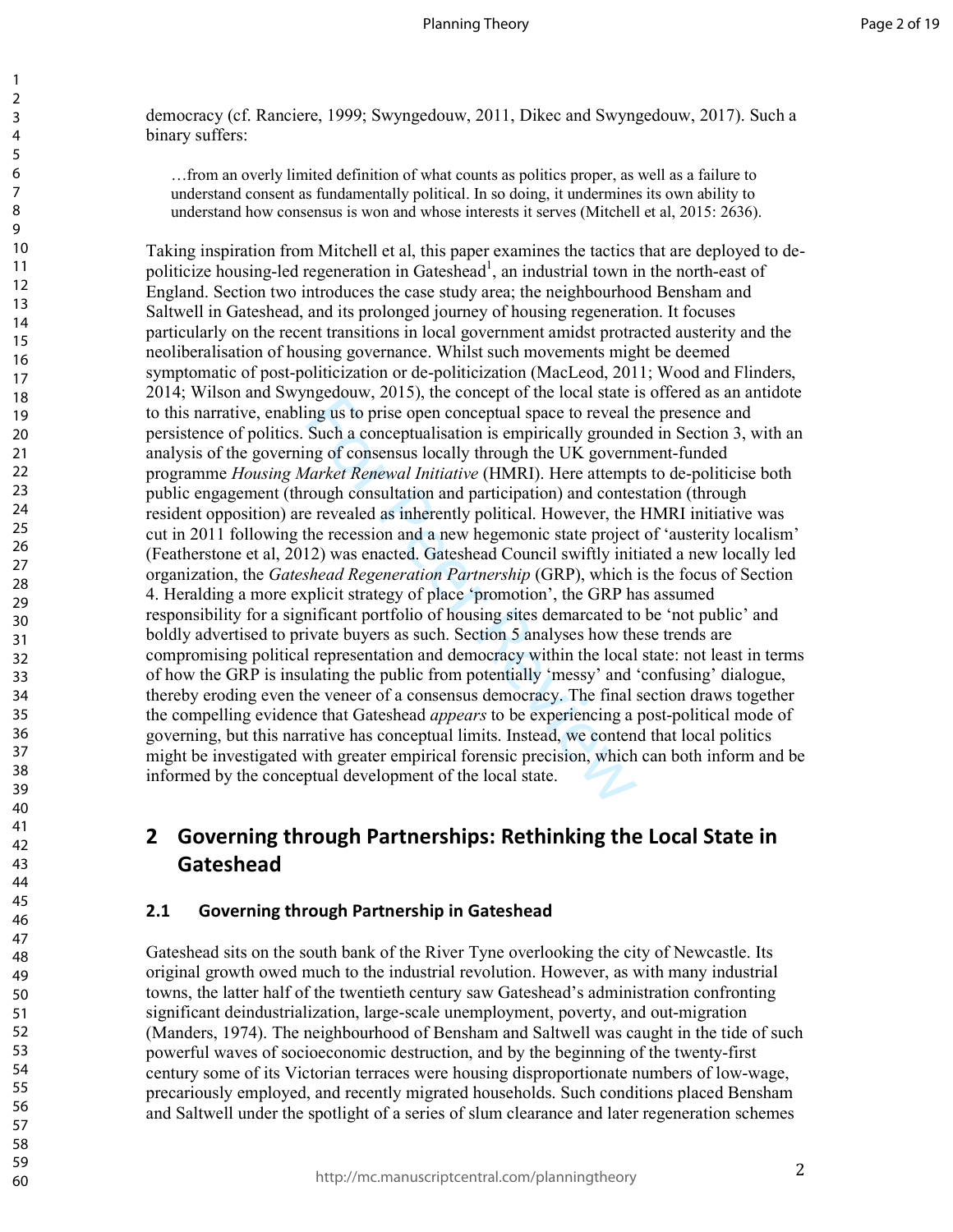#### Planning Theory

for many years, such as the Single Regeneration Budget. The most recent of these was the 1997-2010 New Labour government's plans to renew 'low demand' neighbourhoods containing allegedly 'failing' local housing markets across the north and midlands of England through the *Housing Market Renewal Initiative* (HMRI). Running between 2002 and 2011, HMRI was granted £2.2 billion to encourage "radical and sustained action to replace obsolete housing with modern sustainable accommodation, through demolition and new building or refurbishment" (ODPM, 2003: 24). It was governed via metropolitan *Pathfinder* partnerships, such as Bridging Newcastle Gateshead. As one of many unelected public-private partnerships that proliferated the urban landscape at this time, the multi-agency coalition Pathfinders included on their boards Local Authorities, Regional Development Agencies, Local Strategic Partnerships, Housing Corporations, the Government Office and private sector representatives. Understood to be agencies of *governance,* overseen particularly by local government, Pathfinders map onto Purcell's (2008) critique of public-private partnerships more broadly; being "streamlined [to] foreclose lengthy debate and more quickly respond to market opportunities" (ibid: 27). Explicitly a program of *market* rather than *housing* renewal (Allen, 2008), HMRI sat on the neoliberal flank of New Labour's vision of a Third Way path to blend a competitive economy with a reformed state (MacLeod and Johnstone, 2012), or perhaps a 'quasi-state apparatus' (Clark and Dear, 1984), which we will return to.

(1bld: 27). Explicitly a program of *market* rather<br>at on the neoliberal flank of New Labour's vision<br>economy with a reformed state (MacLeod and and<br>apparatus' (Clark and Dear, 1984), which we will<br>e of consultants were e At a local level, a range of consultants were employed to produce a series of assessments in relation to a neighbourhood's housing market, landscape, urban design and heritage as well as community consultation. This evidence base then sign-posted pockets of areas that became the target for regeneration intervention. In Bensham and Saltwell, this was proposed though a combination of external improvements to houses or outright demolition of blocks of streets, which began in Spring 2008. However, in the wake of the great recession of that same year, and the subsequent election of a Conservative–Liberal Democrat coalition government in May 2010, £50 million was cut from the annual HMRI budget of £311 million (Leeming, 2010). Before long the initiative was terminated, as the Coalition initiated and steered the United Kingdom through a period of extended austerity (Crouch, 2011; O'Hara, 2014). This left Bensham and Saltwell part-way through a drawn-out demolition programme, having been stalled by opposing resident intervention (see below). The curtailment of central government support propelled those involved in the original *Bridging Newcastle-Gateshead* pathfinder to coalesce around a resolute concern to 'finish the job' embarked upon with HMRI (Respondent in Economic and Housing Growth, April 2015). As much out of strategic intent as fiscal necessity, the conflation of austerity alongside the UK Government's localism agenda (Featherstone et al 2012) saw Gateshead seeking to transcend the previous 'dependence' on central state funding (Respondent in Economic and Housing Growth, April 2015). Drawing on the market-facing insights accrued under HMRI (Webb, 2010), and following a competitive bidding process, a joint venture partnership was formed in 2012. The *Gateshead Regeneration Partnership* (GRP) is a Limited Liability partnership made up of Gateshead Council, who provide the land, construction group Galliford Try who build the houses (under their house building arm Linden Homes), and housing association Home Group, who offer funding for and managerial oversight of any social housing provided<sup>2</sup>. Although the stalled regeneration of Bensham and Saltwell was the catalyst for the creation of the GRP, the partnership is not confined to this neighbourhood. Instead, in seeking to be commercially attractive, a range of nineteen publicly owned brownfield and greenfield sites across the borough constitute the GRP portfolio, with the flexibility to include other sites in the future.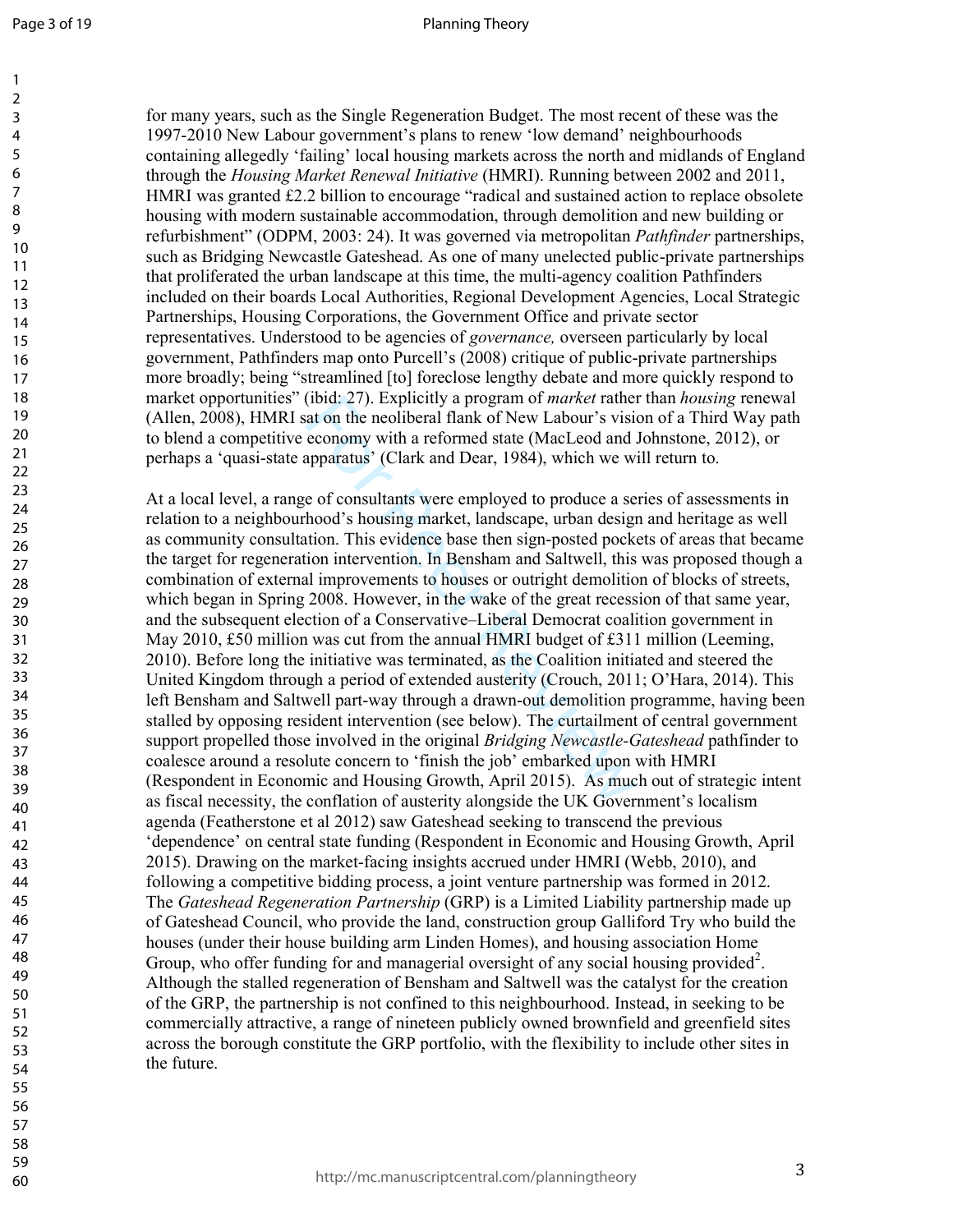The GRP is a long-term partnership bound by a business plan and several legal agreements<sup>3</sup> and is expected to construct 2,400 homes over a fifteen to twenty year period. In tying itself so closely with private developers, Gateshead Council would seem to be engaging in a routine interlude of privatism and neoliberal municipal entrepreneurship (Peck, 1995; Hackworth, 2007). These various forms of partnerships have been previously understood to be mutating into an unelected state, where "'business interests' are […] mobilized, given their form and presented with their function *by the state"* (Peck 1995:17, original emphasis). And yet the GRP represents a significant departure from the customary trend in recent decades where local authorities 'contract out' key functions to private firms (Cochrane, 1989; Raco, 2013), as was the case under HMRI. Instead, by harnessing together private developers and finance alongside sources of governance and legitimacy (via Home Group), the GRP is *contracting in* key operations to local government. This is illustrative of a trend whereby, amid protracted austerity and the full withdrawal of revenue support grant<sup>4</sup> by 2020 (Councils in Crisis, 2017), local councils are increasingly transitioning to self-funded models adopting innovative approaches to land and property, sometimes to cross-subsidize other services (Beswick and Penny, forthcoming 2018). Such changes are indicative of an emerging conjuncture whereupon local government is regaining some *autonomy* in formulating a strategy for housing policy; the intricacies of which we contend demand an analytical focus stretching beyond local government itself or even the broader category of local *governance* to re-embrace the concept of *the local state*.

### **2.2 Returning to the Local State**

to land and property, sometimes to cross-substant<br>orthcoming 2018). Such changes are indicative<br>orthcoming 2018). Such changes are indicative<br>all government is regaining some *autonomy*<br>licy; the intricacies of which we co Research on the local state owes much to Cockburn's (1977) pioneering investigation of Lambeth in London. Taking inspiration from Marxist conceptualizations of the state in capitalist society (Miliband, 1969), Cockburn urged readers to step "outside the conventional frame of reference" and to view local government as necessarily entwined with the central state as well as with the relations of class domination throughout capitalist society (Cockburn, 1977: 41-45). The local state is therefore understood to be made up of multiple organisations alongside local government functions, such as the police and the law courts and importantly for Cockburn this includes the influence of powerful business interests at a national level. Cockburn's research also emerged at a particular moment of transition in local government, principally the rise of corporate management, which saw the introduction of new organisational structures including chief executives, directors and cabinets. In light of which, Cockburn sought to foster a deeper understanding of the local state's role in enabling the reproduction of capitalism, which she understood to be "carried out not by repression but by ideology - by inculcating a view of the world to bring about consent through cultural persuasion" (Cockburn, 1977:57).

While Cockburn perceives the local state as having a basic unity, she also emphasises that we must resist seeing it in purely mechanistic terms, as an omnipotent state at work. Instead she identified complex and multiple power struggles over the local state's institutional and political form as well as its functioning. Even to the extent it may come to be viewed as 'an obstacle' as much as 'an agent' of any given project orchestrated by the central state (Duncan and Goodwin, 1988). It is in this sense not least that:

As soon as you abandon the idea of the state merely as an institution, as a function, and begin to recognise it as a form of relations, a whole new way of struggle opens up (The London Edinburgh Weekend Return Group<sup>5</sup> (1979: 77).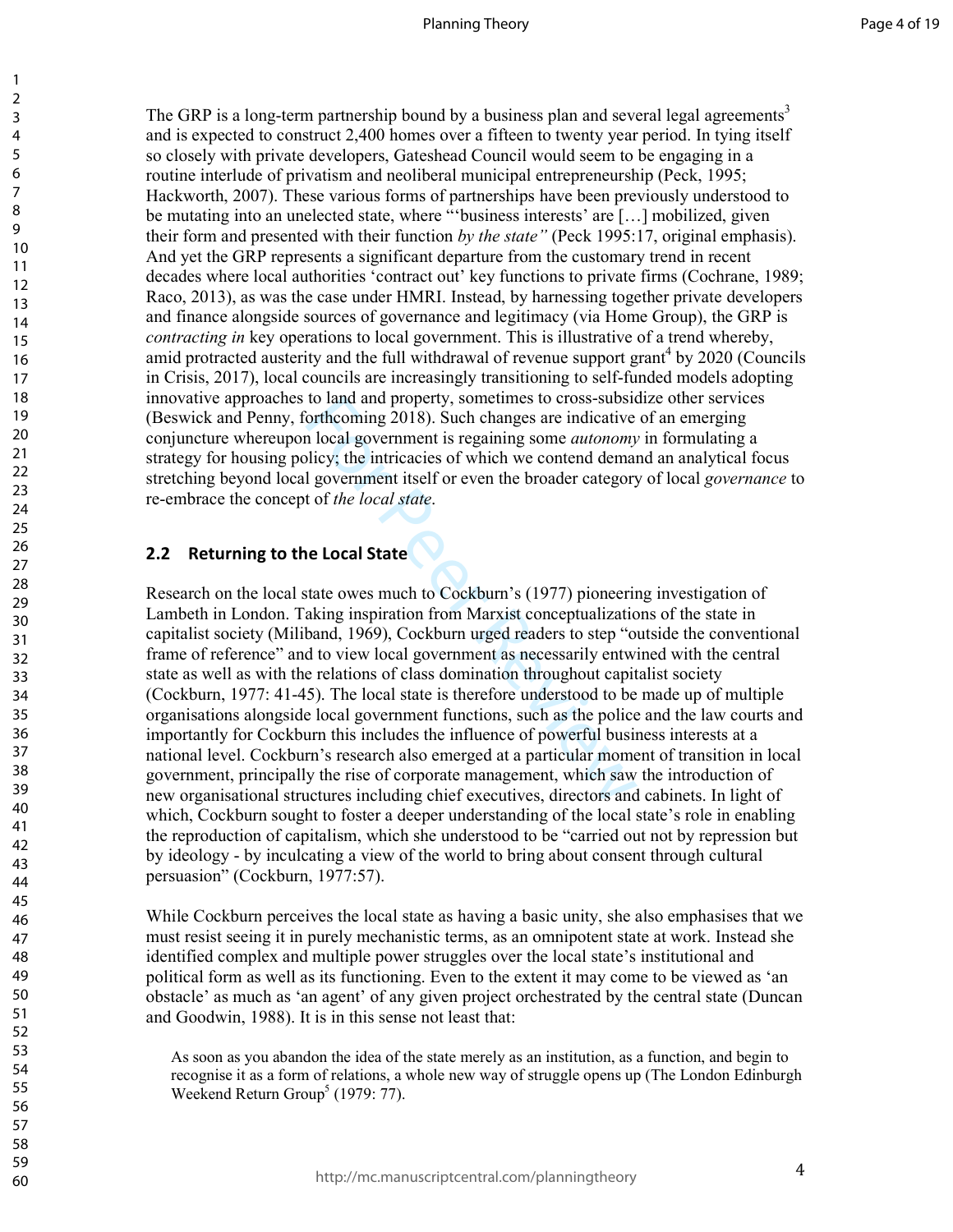#### Planning Theory

59 60 Understood as a set of social relations and struggles, the local state offers a powerful analytical frame through which we can understand local decision-making and governing more broadly. Nonetheless, earlier conceptualisations of the local state were deemed to fall into the trap of generalising trends from specific local empirical findings or as lacking a consistent analytical focus (Rhodes 1988; Johnson 1989). Others however aimed to cultivate a more fluid and geographically adaptable conceptualization of the local state (Fincher, 1987; Duncan and Goodwin, 1988). Nevertheless, more generally the conceptual deployment of the *local state* has waned somewhat since the 1980s, particularly as the inculcation of neoliberal statecraft and the imperative to foster entrepreneurial economic restructuring is purported to have eroded at least some of the scope for alternative local political strategies. This, along with the 'contracting out' of once municipally managed functions to non- or quasi-state agencies, has done much to encourage an analytical focus on local and urban *governance* alongside government (Brenner, 2004; Painter, 2009). And yet it was these very trends in the rise of neoliberal planning and policy that Allan Cochrane – writing in the early 1990s – saw as demanding a clear distinction between local government and the local state, to the extent that:

It will no longer be possible to equate local politics with the politics of local government, since many of the most important decisions will be taken in quite different forums. And it will only be possible to understand the politics of local government within a wider framework of local politics and the local state (Cochrane 1993: 124)

Istinction between local government and the locations wished to equate local politics with the politics of looptrant decisions will be taken in quite different form of the politics of local government within a wider fracti Twenty-five years on, we wish to reiterate this argument. In doing so we further consider Bob Jessop's (2016) strategic-relational approach to state power as a compliment to the principles outlined above. For like Cockburn, Jessop rejects any view of the state as a monolithic object or unified subject. Instead, the strategic capacity of any given state to undertake specific actions is only dependent upon the modes of representation and social bases of support that operate through the state as an institutional ensemble. In appreciating these incessantly relational arrangements we can understand how, through a continuous process of structural and strategic selectivity, certain interest groups rather than others are able to gain privileged access to the state's institutional form and its different branches and divisions. Through the modality of state power, the substantive direction of political economic strategy and mode of policy intervention can be choreographed to favour those very interest groups, classes, and regions over others. Whilst he has largely investigated the state at a national or inter-national level, Jessop's most recent work on the state encourages a multi-spatial understanding of the state as an emergent, partial and unstable ensemble, with "its powers (plural) ... activated by changing sets of politicians and state officials located in specific parts of the state" (Jessop, 2016: 56). Recalling a key principle of the earlier debate on the local state, this approach therefore enables us to interpret *the local* as a site of "competing political interests rather than a neutral set of administrative institutions" (Goodwin, 1989: 156).

Drawing on all of these conceptual ideas, we will go on to interpret the transformation of the local state in Gateshead, with the emergent GRP assuming a crucial role as a structurally inscribed actor. At a key moment of wider political-economic pressure, the local state's institutional form and strategic operation, as well as in its political representation and (re-) direction is under transition. This newly configuring local state is following a path that builds upon the inherited institutional landscapes of the HMRI and its marketization of municipal housing and particular inscription of 'centrally orchestrated localism' (Peck, 1995). But under conditions of protracted austerity and the impending curtailment of any central state funding, the local state in Gateshead appears to be asserting some form of autonomy. Such moments of fiscal stress are shaping the representation and strategic vision of the local state,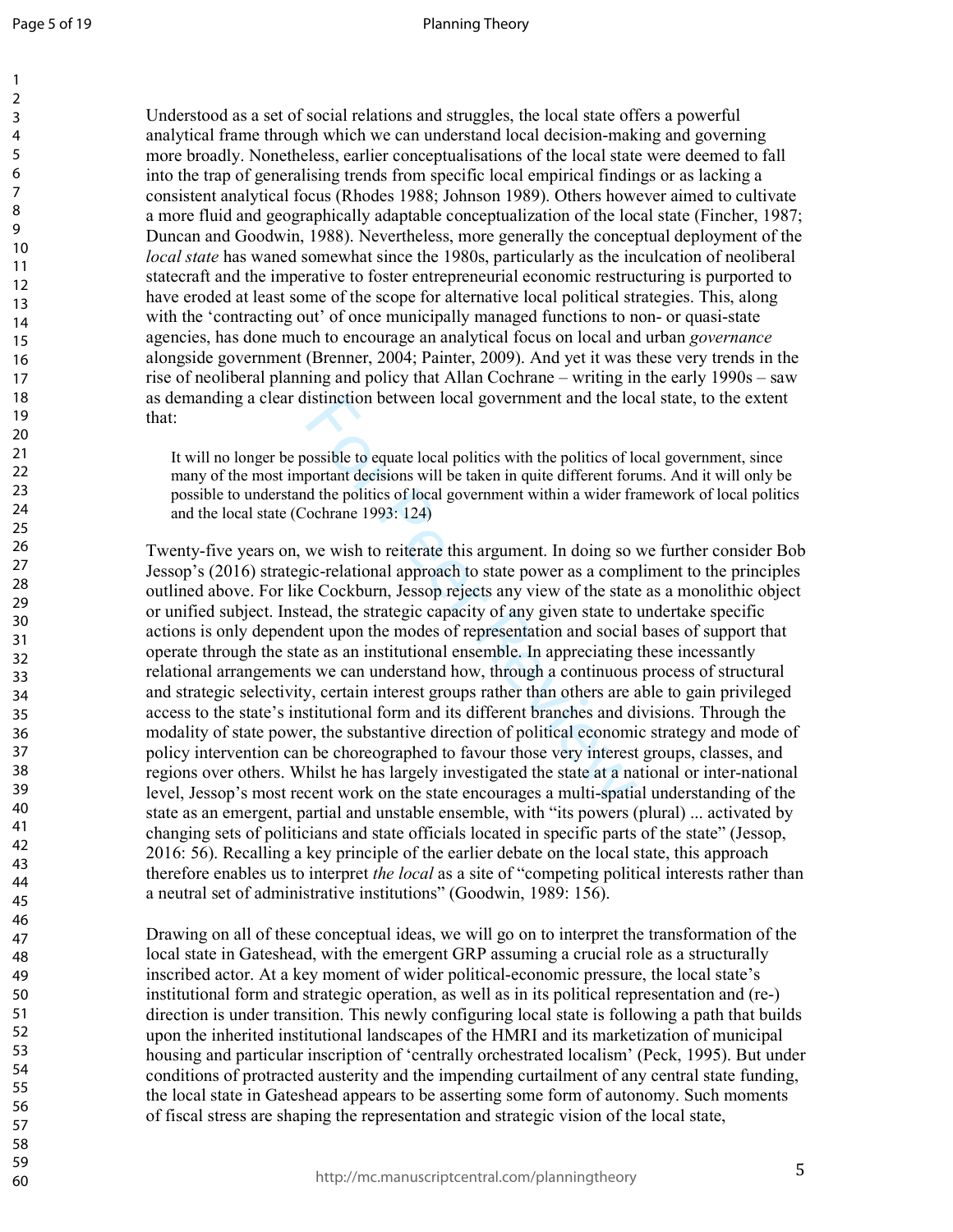reconfiguring its very institutional *and political* character. So whilst Cockburn (1977:103) alerted us of how it is "the tactics and strategies of the state we most need to understand", we would also urge the need to reveal how the social relations and struggles of such strategies open up space to reveal the persistence of local politics. Whether garnered to foster cooperation and consensus or to instill or de-amplify conflict, such struggles are inherently political. For as Helga Leitner identified many years ago:

The often conflicting nature of [competing] demands, and the inability of the local state to meet them all simultaneously and satisfactorily, may give rise to explicit political conflict over the role of the local state; conflict which itself can represent a further source of pressure (Leitner, 1990: 156).

# **3** *Housing Market Renewal* **in Gateshead: Governing Consensus, Repressing 'The Political'**

**ne Political**<br>ge-scale demolition of family homes while sims<br>pertaining to 'failing' and 'obsolete' housing,<br>r, reactions unfolded differently geographically<br>the North and West Midlands (Cameron, 2006<br>ections examine the In foreshadowing a large-scale demolition of family homes while simultaneously deploying stigmatizing discourses pertaining to 'failing' and 'obsolete' housing, HMRI proved highly controversial. However, reactions unfolded differently geographically in HMRI neighbourhoods across the North and West Midlands (Cameron, 2006; Allen, 2008; Webb, 2010). The following sections examine the local tactics and strategies that were drawn upon in the locality of Bensham and Saltwell; the first identifies the deployment of key moments of public engagement to elicit neighbourhood consensus while the second reveals the articulation of local dissent by one interest group.

## **3.1 Manipulating Consultation, Steering Participation: Limits to Consensus Democracy**

As we saw earlier, plans initiated in 2004 by the *Bridging Newcastle-Gateshead* Pathfinder identified Bensham and Saltwell as an area in need of 'regeneration'. Gateshead Council subsequently contracted *Social Regeneration Consultants* (SRC) to undertake extensive community consultation in 2005, a move not un-common in the co-evolution of planning with expert consultancies (see Raco et al, 2016). The SRC consultation included stakeholder interviews, neighbourhood workshops, surveys, outreach sessions and drop-in surveys. In conclusion, the SRC (2005) recognized significantly high levels of resident satisfaction throughout Bensham and Saltwell, with broad support for the regeneration plans. Nonetheless, a close reading of consultation documents discloses how key response categories appeared to have been manipulated so as to exaggerate the number of residents favouring demolition over refurbishment: with support for demolition appreciably low among residents whose properties were targeted. One example of this is in the drop-in surveys that were held in the neighbourhood to gauge views of the proposed Neighbourhood Action Plan. Here it was reported that twenty per cent of residents strongly opposed the plan, twenty five per cent strongly supported it, forty nine per cent supported it to some extent (importantly supporting refurbishment, but not necessarily demolition), and six per cent were unsure. SRC went on to combine the twenty five per cent of people who strongly supported the plan, with the forty nine per cent who supported the plan to some extent to conclude that 'there were high levels of support for the plan from right across the area  $(74\%...)$  (SRC, 2005: 58). Whilst it was acknowledged that 'most respondents wanted to see changes made to the draft plan' and that such a change was 'around reducing the amount of demolition and focusing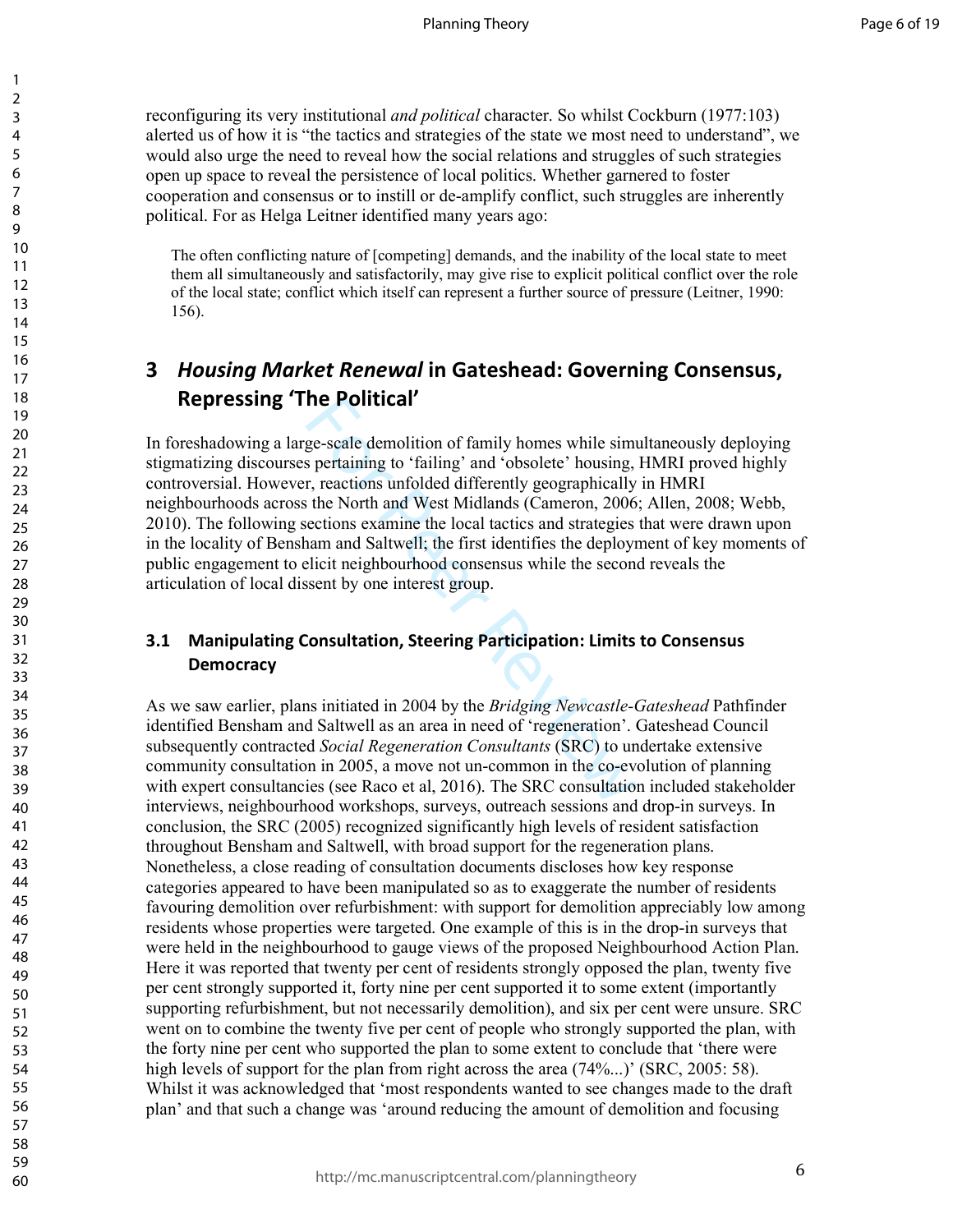more on modernisation / refurbishment' (ibid: 59), the conclusion was drawn that 'the consultation process gave broad endorsement to the draft [plan]'(ibid: 76).

It should be noted that it is not clear whether it was SRC or Gateshead Council itself that undertook this manufacturing of a consensual community perspective. This difficulty in ascertaining responsibility is potentially troubling when considering the democratic credentials of such action. It is also problematic for research analysis, in that such contracting out to consultants blurs the boundaries between state and non-state agents. There is also is a methodological limitation when researching actions that occurred a decade earlier: in effect, endeavours to capture the social relations or the decisive moments of agency can often prove inconclusive (see Parker and Street (forthcoming, 2018) on the importance of understanding agency in relation to planning and consultants). What is clear is how the tactics of SRC/Gateshead Council amount to a clandestine attempt to eliminate potentially polemic elements of the consultation; to in a sense represent "the community as an organic whole with nothing left over" (Wilson and Swyngedouw, 2015: 13). What emerged was a decisive leap from the 'evidence'. Stretching the credulity of the percentages outlined above, a local narrative was established which concluded that 'demolition was what was proposed by the community… [and that] it was led by the community' (Respondent, Economic Growth and Housing, February 2014). Importantly, the net result saw a plan to demolish 440 dwellings in the neighbourhood whose legitimacy was premised entirely upon a cynical manipulation of community consultation.

ison and Swyngedouw, 2015: 13). What emergivet<br>tretching the credulity of the percentages outlined which concluded that 'demolition was what<br>t] it was led by the community' (Respondent, E<br>4). Importantly, the net result sa In addition to this process of 'community-led consultation' and in accordance with the HMRI recommendation to involve community *participation*, throughout 2007 and 2008 – importantly this is some time after the demolition decision  $-$  Planning Aid<sup>6</sup> was enlisted by Gateshead Council to help build community capacity and trust. In partnership with a range of civic organisations, Planning Aid devised a programme of activities to 'engage' and 'educate' residents in the *Bridging Newcastle-Gateshead* neighbourhoods in the practice of urban design. This phased programme included drop in sessions, leaflets and questionnaires to ascertain resident interest, leading on to design workshops and excursions to consider a range of urban design initiatives across the region, including other HMRI sites in the Newcastle Gateshead pathfinder area. The scheme culminated in one small group of residents in the Felling area of Gateshead going on to produce a design 'audit' of their neighbourhood.

In focusing on urban design, attention was gently steered away from impending demolition, towards an education of what might constitute 'good' and 'bad' design in the area, with a view to informing the design of replacement houses. Using the guise of participation, design experts can be understood to have applied deft 'techniques of consensual persuasion' (Paddison, 2009) to encourage public 'buy in' to the proposals (Allmendinger and Haughton, 2012; Lees, 2014; Legacy, 2016b). While such participation engaged a small group of residents in another HMRI neighbourhood in Gateshead, residents in Bensham and Saltwell did not participate. Instead some residents described feeling 'patronised' by the earlier stages of the process. Frustrations also arose with the educational rather than participatory nature of the process; of being "told about my area" as opposed to being asked. For such residents, there was a sense that this form of engagement was a way to "promise us everything...you will get a new house, it will all be better, buses will run on time, there will be more employment" (Resident, March 2015). These attempts to smooth the process and circumvent potential opposition could be considered post-political, representing a case of "carefully choreographed processes for participation which minimise the potential for those with conflicting views to be given a meaningful hearing" (Allmendinger and Haughton, 2012: 92).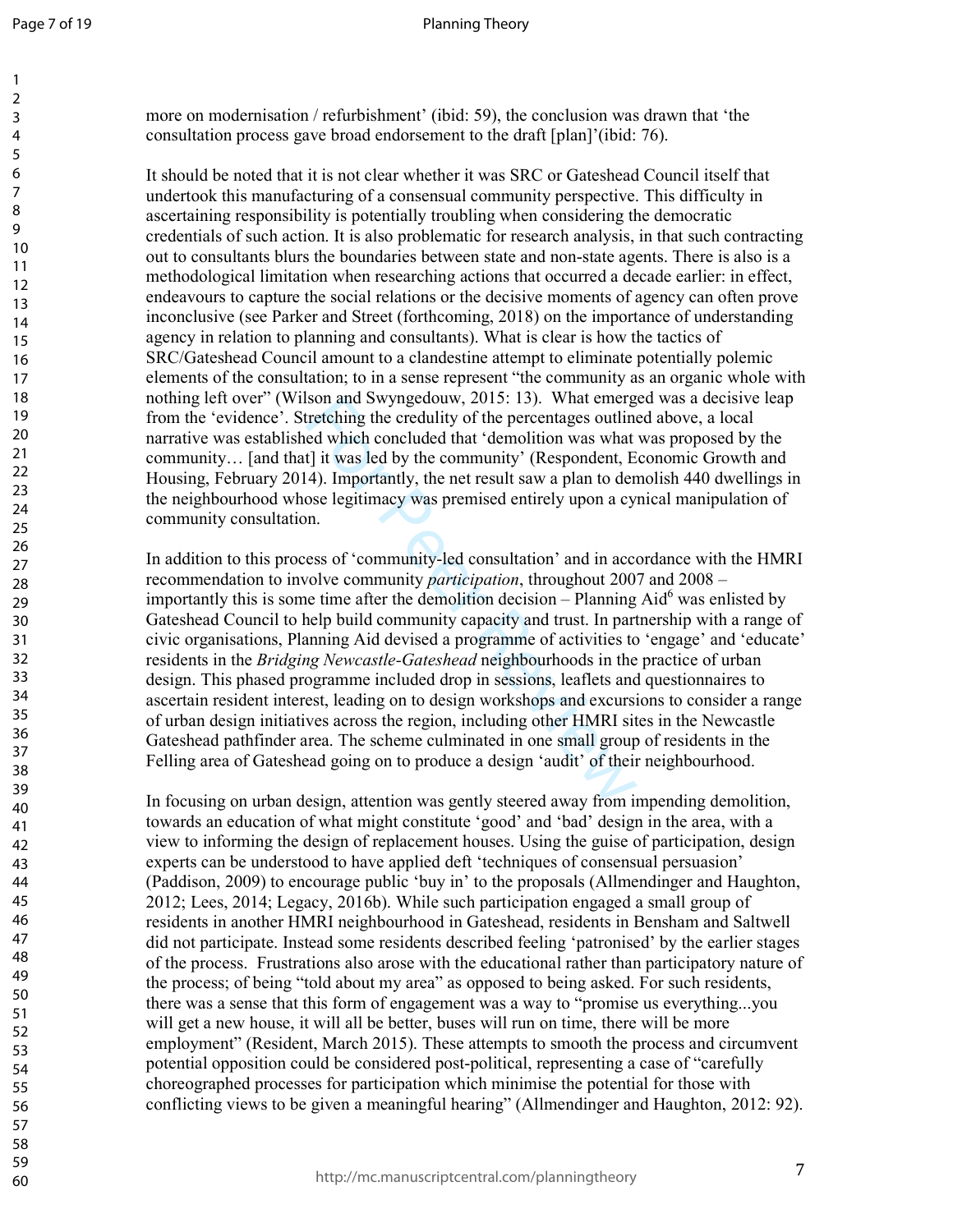he regeneration development. Nonetheless such<br>ntirely obscured from the post-political narrativ<br>per politics' – do have implications for the elect<br>operating through the local state, and for how c<br>h raises broader questions However, those residents in Bensham and Saltwell that did not engage the later design workshops - who felt the attempt to be persuaded - actively chose *not* to 'buy in' to such forms of participation. Resistance to participation is often framed as a lack of interest, a general operational 'problem' of community engagement. However, a closer appreciation of the sensibilities and emotions of some residents and of their relation towards these participatory planning methods can also enable us to interpret non-participation as active *disagreement* through disengagement. Despite the scheme going on to win commendations in the Royal Town Planning Institutes Regional Awards for Planning Excellence for the work with one group of residents<sup>7</sup>, for others it can be considered as a failed attempt to build consensus. Whilst that does not deny the attempt to depoliticize regeneration (cf. Mitchell et al, 2015), understanding disengagement in this case as a more gentle form of political noncompliance and disagreement offers some nuance to the post-political narrative. It may not be the 'agonistic confrontation' that Mouffe suggests is required (1993:6), and indeed it did not succeed in disrupting the regeneration development. Nonetheless such active rejections of consensus building – entirely obscured from the post-political narrative and its obsessive search to uncover 'proper politics' – do have implications for the electoral and representative legitimacy of agencies operating through the local state, and for how citizens relate to the local state. All of which raises broader questions about the status of such consultation and participation in relation to democratic representation, and the role of public voice in local politics and democracy. Whilst a forensic investigation into how people engage with the local state has revealed them to enact modest, perhaps at times seemingly passive forms of resistance, that is not to say that Gateshead has been entirely devoid of more explicit tactics of contestation, as the following section considers.

### **3.2 Disrupting Consensus: Bensham and Saltwell Residents' Association**

Following the announcement of Bensham and Saltwell as a HMRI area in 2005, a local Residents' Association (RA) formed in opposition to the proposed demolition. An active campaign was launched via petitions, local meetings, a strong media presence, blogs and posters. Gateshead Council viewed such resistance inauspiciously, judging it to be not representative of the community, with one local government official describing it as "guerrilla warfare tactics", designed to deliberately delay and eventually curtail the regeneration as other pathfinder areas had done (Respondent in Economic Growth and Housing, February 2014). Funding allocated precisely to support local resident groups in the Pathfinder areas was withheld from the RA, as the Council moved to repress it, by claiming it was less of a residents association and more of a political organisation:

…they refused to involve us as a community organisation because they didn't respect us; they refused to acknowledge the fact we were a Residents' Association, they said we were a *political pressure group* (RA member A, March 2015).

Moreover, the local network of councillors and their involvement with and presence on various community organisation boards meant that the RA felt unable to organise meetings in community buildings 'the problem is the Council is everywhere' (RA member C, March 2015).

In rejecting the RA's demands while simultaneously upholding the façade of community consensus established through the consultation and participation, Gateshead Council appeared to be espousing a *post-politicizing* or even *anti-political* tactic. Invoking Ranciere's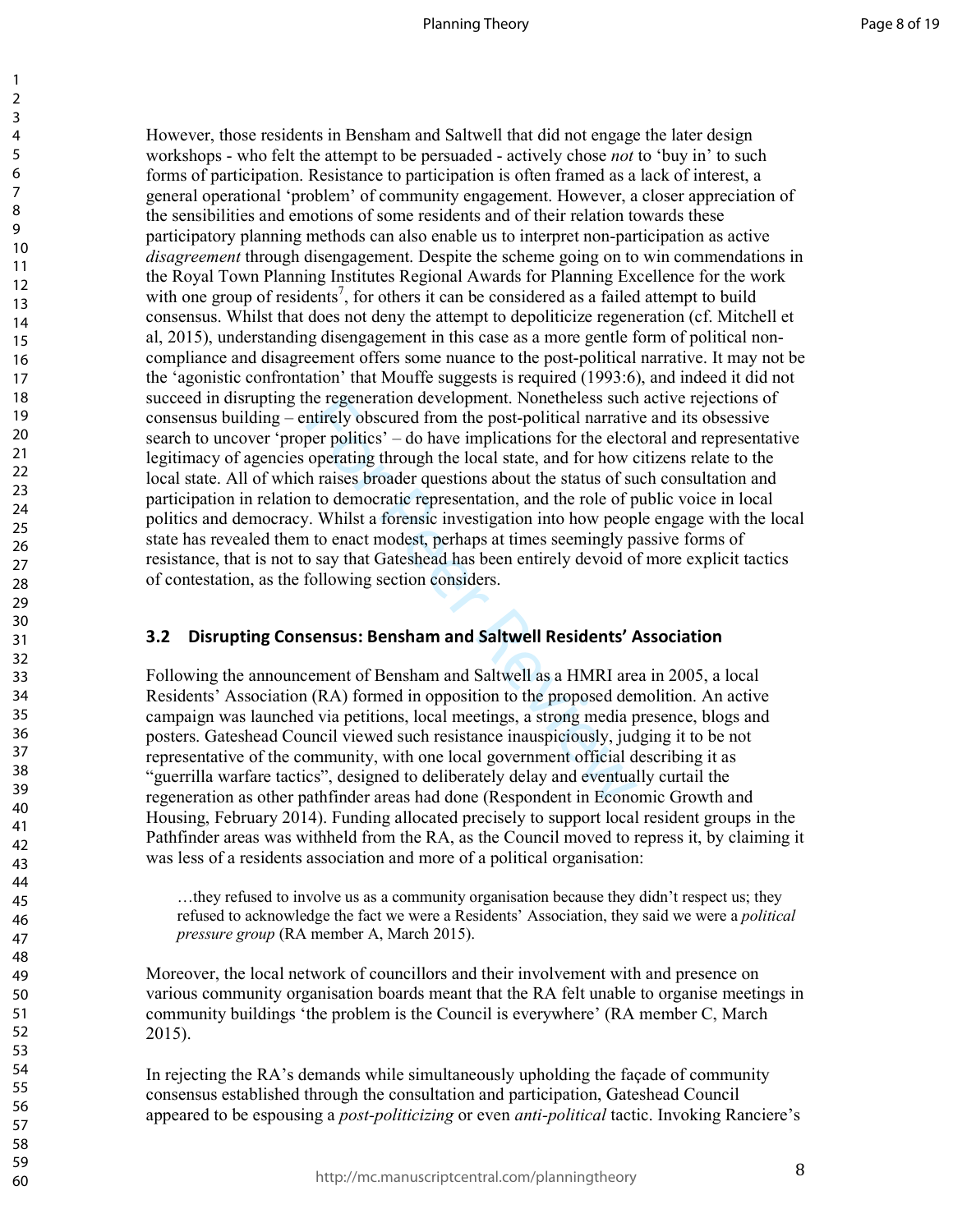(2010: 42) premise that the essence of consensus lies in the very "annulment of dissensus" and "the end of politics", Erik Swyngedouw has been foremost in igniting the influential narrative about institutions of neoliberal governance "including all in a consensual pluralist order and on excluding radically those who posit themselves outside the consensus" (Swyngedouw, 2009: 610). Within the context of such thinking, the Gateshead coalition of administrative and political institutions under HMRI would be considered as 'the police': "an order of bodies that defines the ways of doing, ways of being, and ways of saying" (Ranciere, 1999: 29), which renders anything outside of the police order as 'noise'. However, the mechanism by which this was carried out was to explicitly deride the RA, to simultaneously position it as both antagonistic noise and as inherently 'political'. The *police logic* here therefore attempts to de-politicise the regeneration process by labelling and excluding what it defines as political. This nuance is important as it moves our understanding of what constitutes the political away from silos of 'the police' and 'noise'. Again, investigating the social relations within and beyond the local state therefore makes space to better understand the multiple dimensions of local politics.

is of local politics.<br>
Solitical, its members were thereby denied any r<br>
IMRI process. Any common symbolic space for<br>
sagreement' was thus erased (Inch, 2015). Such<br>
ternative means of resistance via judicial channe<br>
the n In defining the RA as political, its members were thereby denied any recognition as legitimate within the HMRI process. Any common symbolic space for agonistic engagement and even 'respectful disagreement' was thus erased (Inch, 2015). Such a positioning forced the RA to pursue an alternative means of resistance via judicial channels, including the High Court in London, a route not uncommon in such cases (see also Raco et al, 2016). After many years of tireless campaigning, however, the might of a local-national police logic saw the Secretary of State for Communities and Local Government (DCLG, 2013) finally rule against the Bensham and Saltwell RA, considering the case to have failed to "raise concerns about heritage and design [...] and is widely supported" (DCLG, 2013). This decision upholds the local narrative that we saw earlier had been established through manipulating the consultation process. The DCLG thereby returned responsibility for such decision-making to Gateshead Council: part of a 'localism' agenda which was intertwined with a period of deeply controversial and damaging cuts in public expenditure (Featherstone et al, 2012). This context underpins discussion in the next section.

# **4 Beyond Consensus and Conflict in Housing Governance: Toward a Promotional Local State**

Following the cessation of HMRI, the ensuing Gateshead Regeneration Partnership (GRP) continues to draw upon the problematic sources of consultation and participation produced by and on behalf of *Bridging Newcastle-Gateshead* between 2005-2008. In the words of one GRP representative (January 2016) "it is a continuation of that process, it's what people wanted in the first place, it underpins what we do now". The GRP phase of redevelopment in Bensham and Saltwell therefore features no new public consultation:

We are not...there is no current proactive engagement.... no current on-going regular engagement with residents (Respondent in Economic and Housing Growth, January 2015).

Given how the geography of the GRP development also stretches well beyond that of the original HMRI area, an uncomfortable truth emerges: a majority of the nineteen sites are bereft of any community consultation whatsoever. In foreclosing on even the shallow 'consensus democracy' that had been initiated via the HMRI, the GRP is eviscerating any scope for public engagement, save for the formal planning application consultation stage.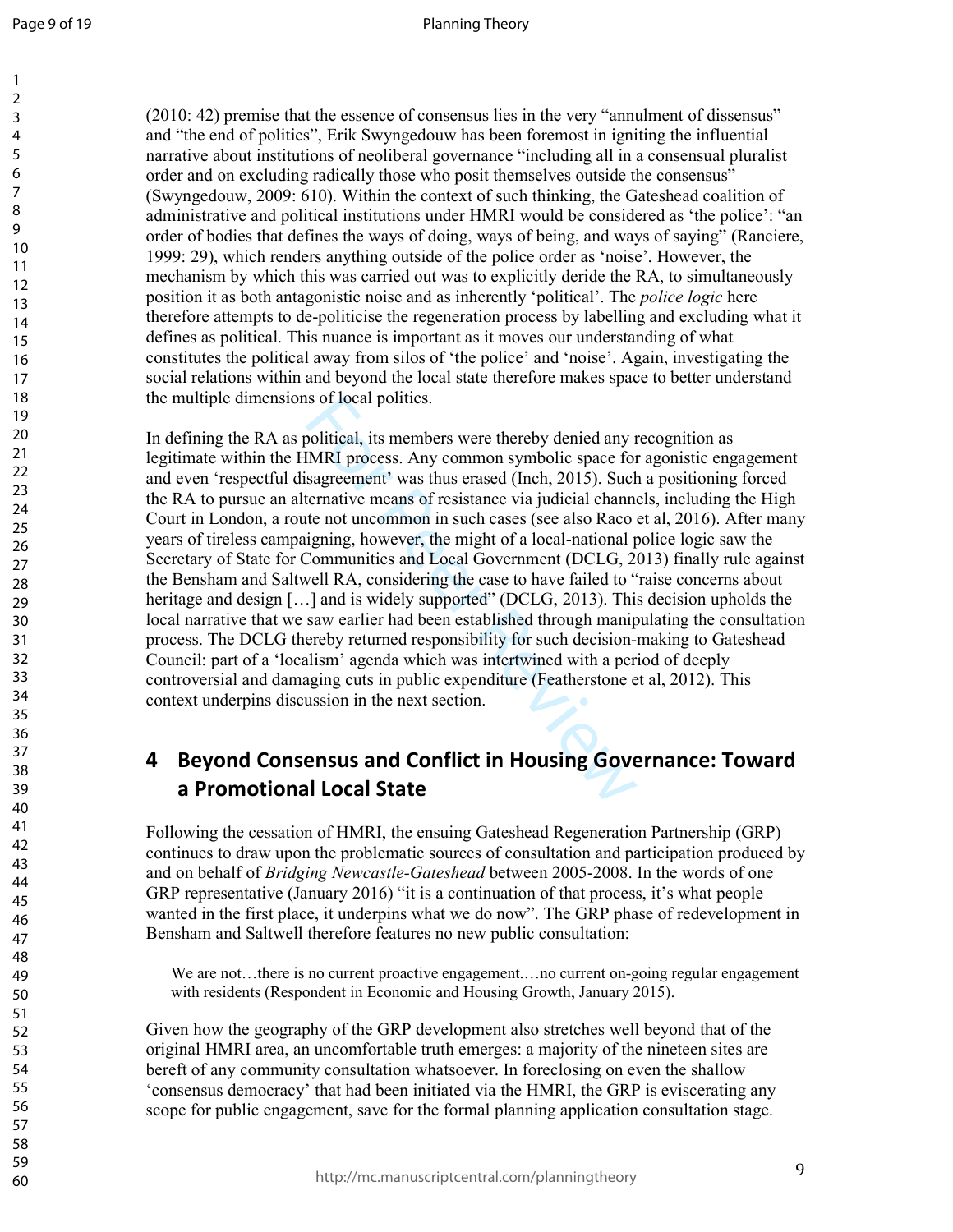However, in paying close analytic attention to the social relations within this new form of *insourced* local state, we see evidence of the struggle within it which Cockburn (1977) and Leitner (1990) earlier highlighted:

Whilst I am sure my colleagues [in the GRP] are doing everything they can to make sure local politicians and local communities are aware of the planning application and what's going on, what isn't happening is those really interesting and exciting and added value and engagement coproduction models that we started out with (Respondent in Culture, Communities and Volunteering Service, March 2015).

ith other spatial scales - is continually (re)assen<br>ternal politics to the local state: a politics featu<br>ment, dissent and plain old disaffection. All of v<br>al coherence as well as the formulation of strate<br>In the case of t There is clear evidence of an institutional memory present amongst local state actors, a presence that is important in understanding the state not to be unified or monolithic, but constitutive of people and social relations. Such relations are in constant negotiation and often involve struggle, as the institutional form and strategic direction of the local state – working relationally with other spatial scales - is continually (re)assembled and articulated. There is therefore an internal politics to the local state: a politics featuring conciliatory lines of consensus, disagreement, dissent and plain old disaffection. All of which are significant in shaping any institutional coherence as well as the formulation of strategic plans and strategies (cf. Cockburn, 1977). In the case of the GRP's incorporation into the local state, we see how longer established state actors recollect and even seem to mourn the loss of an earlier moment in local planning (although itself compromised as outlined above) just as the newer recruits, often with backgrounds in business, are endeavouring to engage in new ways of working and a quite different mode of address.

The latest form of public engagement works more directly with fundamentals dictated by a neoliberal housing market and is understood to be "promotional activity", designed to "pave the way for a smoother ride for the development" (Respondent Economic and Housing Growth, January 2015). In particular, energy is channeled toward branding the replacement housing development as exclusively private:

Obviously trying to explain to somebody what we do, obviously as far as the public are concerned, they see the Linden Flag and Linden speaks for itself, it's private and I think obviously that keeps the values up and they know what to expect (Respondent A in GRP, January 2016).

This remarkably candid declaration to prioritize exchange-values over use-values in what remains an ostensibly municipal housing strategy is accompanied by a more clandestine endeavour. For in promoting the impression of an exclusively private development with a view to – in Ranciere's terms – *acquiring legitimacy* among its corporate friends, partners, and prospective buyers, the GRP is concealing any vestige of 'publicness':

… you notice there is not a GRP website, there is not, and the Council doesn't have – apart from one splash page [on] regeneration – I don't think it's particularly one of our goals to let the public know what GRP is because it might confuse things as far as we are concerned (Respondent B in GRP, January 2016).

This apparent production of 'ignorance' (Slater, 2014) is a mechanism deployed as part of the recent move of local governments, under conditions of austerity, to regain autonomy in formulating strategies for housing policy and property more broadly. This is increasingly with a view to using housing to cross-subsidize other services via complex financial mechanisms (Beswick and Penny, forthcoming 2018). There is however a notable uneven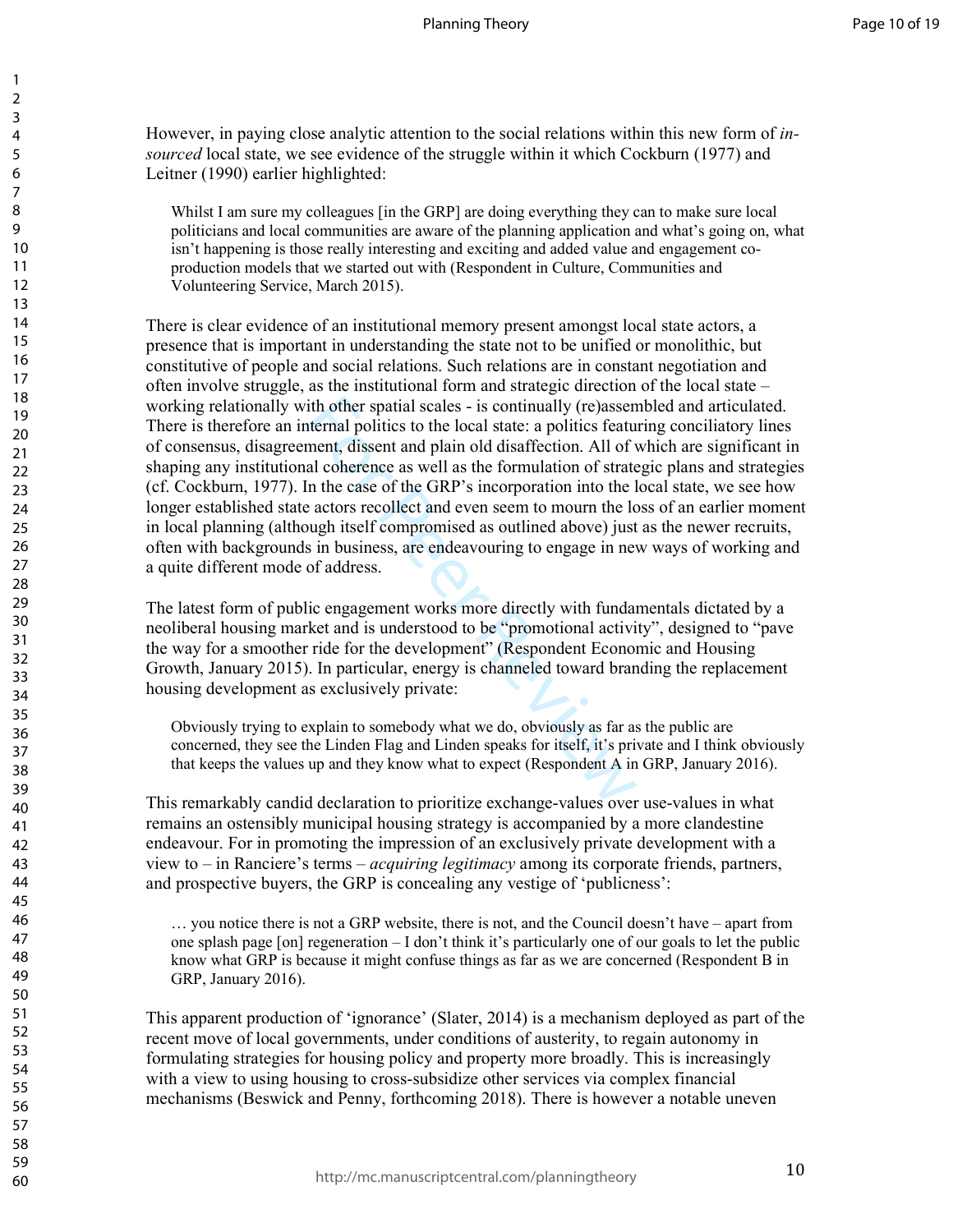geography to how this is unfolding that demands further research. For whilst Gateshead is shedding its land assets under the GRP, other local authorities continue to grow portfolios of property, operating as private landlords or even publicans or shop keepers in the case of Sevenoaks District Council in the UK (Councils in Crisis, 2017).

# **5 Smoothing the Democratic Burden: A** *Political* **Achievement**

The loss of even a perfunctory version of community consultation alongside the promotional and privatized neoliberal trajectory of the GRP provokes non-trivial questions about the place of politics and democracy within Gateshead. The formal organization of the GRP board consists of eight representatives from its three partners: two from Galliford Try, two from Home Group, and four professional senior officers from Gateshead Council. This leaves no space for democratically elected councillors. Whilst there are manifest aims to project a unified vision from all actors within the local state, the GRP's working relationship with local politicians is worth some reflection:

The Council [as part of the GRP] is in the complex position of having to bring our councillors along with us, the political side of things. So it's obviously a very strong Labour authority with very strong views on affordable housing, and some members would like all new housing to be in some way social or shared, so it's one of the challenges for us beyond just this partnership, is bringing our politicians along with the changes in the Housing and Planning Bill (Respondent in GRP, January, 2016)

actors within the local state, the GRP's working<br>me reflection:<br>of the GRP] is in the complex position of having to<br>litical side of things. So it's obviously a very strong<br>affordable housing, and some members would like<br>ha It is acknowledged here that relationships between the GRP, Gateshead Council as a partner, and locally elected politicians are 'complex'. It is in this context that debates about local post-politicization or de-politicization can be helpfully conceptualised through the lens of a more fluid local state as examined by its social relations. In the case outlined above, the pressure of having to '*bring councillors along*' with strategic policies – not least some highly controversial changes included in the UK Conservative government's *Housing and Planning Bill* (Minton, 2017) – reveals two notable dynamics. First, the balance of different interests operating within the institutional form of Gateshead's local state sees crucial decision-making laying firmly with the officers in the Partnership. Second, not only are democratically elected members dislodged from any representation on the partnership, they are deemed a *burden*. They are viewed as a potentially disruptive political surplus to be circumvented while the GRP pursues an entrepreneurial strategy to enhance property values and extend the provision of private housing across the town: in other words, to proudly fly 'the Linden flag'. Indeed the active camouflaging of the very character of the GRP leaves key planning decisions to take place behind closed doors involving privatized arrangements with developers and other corporate interests and beyond the reach of democratically elected representatives. All this is carried out on the understanding that engaging with the public is "a messy business" wherein "the public don't understand how development works" (Respondent in GRP, January 2016). This would seem to be an emblematic instance of post-democracy, one where the 'pincer of economic necessity' forces the local state to 'evacuate politics' (Ranciere, 1999: 110; Crouch, 2004).

In identifying the burden of "bringing" politicians into line with national housing policy – notably politicians holding "strong views on affordable housing" – the GRP respondent simultaneously compartmentalizes 'the political side of things'. In this regard, the Partnership appears to be espousing nothing short of a post-politicizing consciousness: one that separates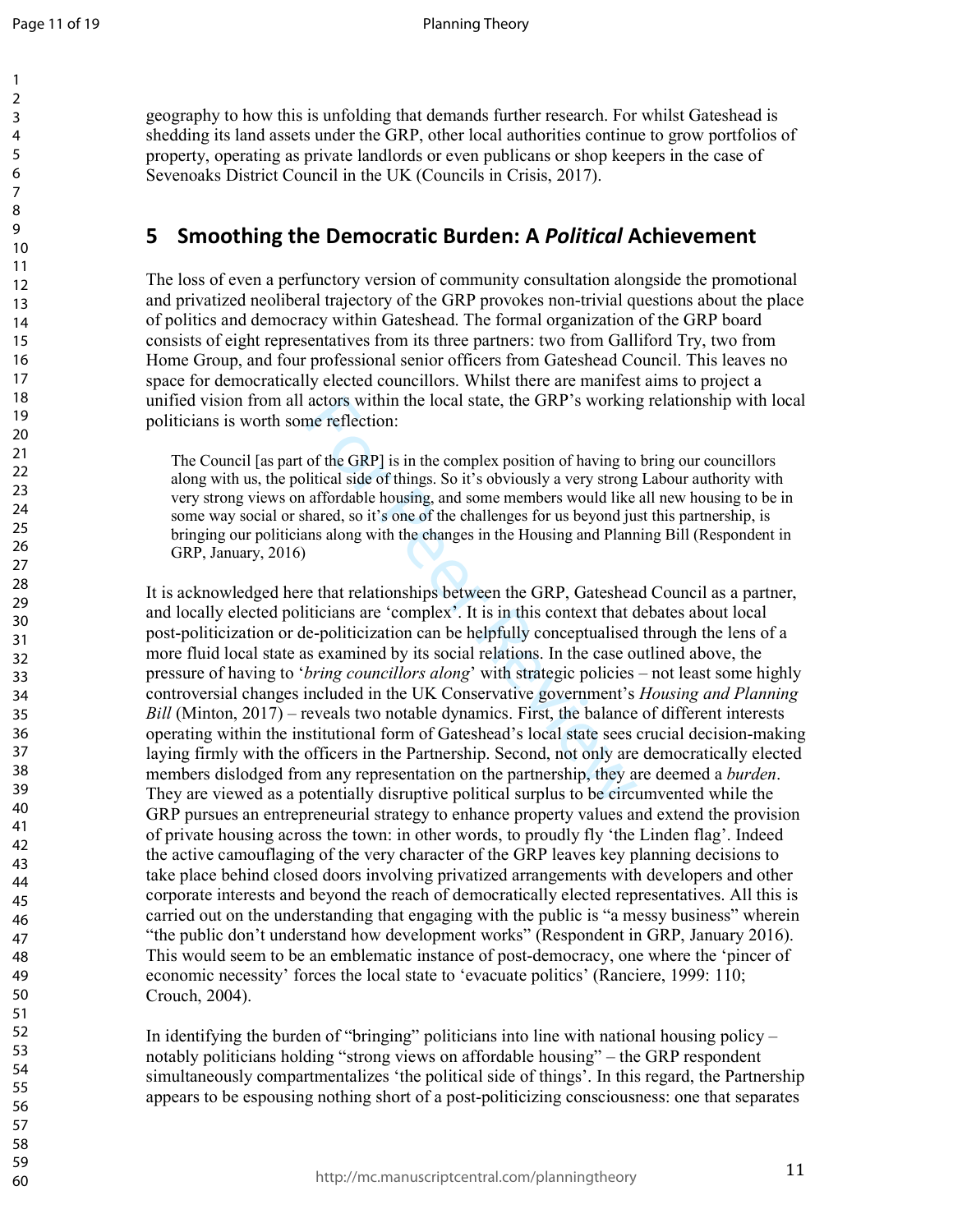out in conceptual terms 'the political' from the evermore pressing technocratic obligation to build houses for the private market – to deliver and 'get the job done' (Raco, 2015). At the same time this de-amplifies or disavows the more socialist leaning local political voices that deviate from the 'sensible' police orderings enforced by austerity-neoliberalism (Ranciere, 1999), or who fail manifestly in the "economic tribunal that claims to assess government action in strictly economic and market terms" (Foucault, 2008 [1979]: 247).

eneurial vision; as a potentially antagonistic *pre*<br>
local state through the prism of its constitutive<br>
cciation of its fragmented form, its internal hiera<br>
s choreographies of inclusion, exclusion and vu<br>
larchitecture. Nonetheless the very identification of them as a *democratic burden* exposes some internal power struggles being waged within the Gateshead local state, notably the place of elected politicians and their capacity for voice on maters such as the influence of the GRP upon their own local constituents. We are talking here about the basic principles of local representative democracy. More generally it reveals precisely whose knowledge, ideas, and standpoints are to be drawn on in developing any strategic vision for housing. However, understanding local politicians as some type of hurdle to overcome also positions them as a form of resistance to the hegemonic entrepreneurial vision; as a potentially antagonistic *presence* in the local state. Again, in analysing the local state through the prism of its constitutive social and political relations we gain appreciation of its fragmented form, its internal hierarchies – formal and informal – as well as its choreographies of inclusion, exclusion and vulnerability throughout its internal institutional architecture. Here disagreement or dissent within the local state might be prised open, perhaps independent of – or directly an outcome of - insurgent acts that take place 'outside' in civil society (Purcell, 2009; Legacy, 2016a). Moreover, by keeping the analytical focus on the local state – as opposed to characterising a post-politicized police order – it becomes possible to appreciate, the local state itself is an ever-present *stake* in political struggle (Brenner, 2004). Just as we saw earlier Leitner's (1990) forewarning that the competing demands of the state may give rise to political conflict over the role of it, the concept of the local state offers space to see such political struggles.

That is not to deny how useful key writings on post-politics are in revealing the endeavours of neoliberal agents to masque the political content of their actions. However, we contend that to conceptualise local planning via Ranciere's (1999; 2010) 'police order' designed to promote consensus democracy while de-amplifying 'proper politics' can lead to an overextended binary between consensus and conflict. Three inter-relating shortcomings emerge, each of which might benefit from re-engaging with the concept of the local state (Etherington and Jones, 2018). First, much is demanded of a concept – 'the police' – that Ranciere himself is frustratingly non-committal in delimiting. More than this, though, the police is largely presented as a *given* order, such that its very construction, content, and maintenance are insufficiently analysed (Mitchell et al, 2015). In other words, there remains a reticence around interrogating the very 'politics of the police' (Chambers, 2011). We have seen through the lens of the local state that such politics is very much present and constantly negotiated. Second, the strict demarcation between the 'police' and 'politics' or 'the political' invariably restricts what might come under the criteria of 'proper politics' (cf. Zizek, 1999; Swyngedouw, 2009; Mitchell et al, 2015). Within a post-political perspective it seems that all actions are presented as "either radically transformative or part of an endless, and seemingly pointless, process of framing and reframing a police order without its fundamental alteration" (Darling, 2014: 83). Yet the examples we have considered in Gateshead – the deployment of participatory planning to garner consent for HMRI, while simultaneously pacifying political conflict *and* the subsequent decision of the GRP to expertly circumvent local political channels – are in themselves political. It is thereby important to appreciate how acts that either maintain or unobtrusively reject police orders are

59 60

1 2 3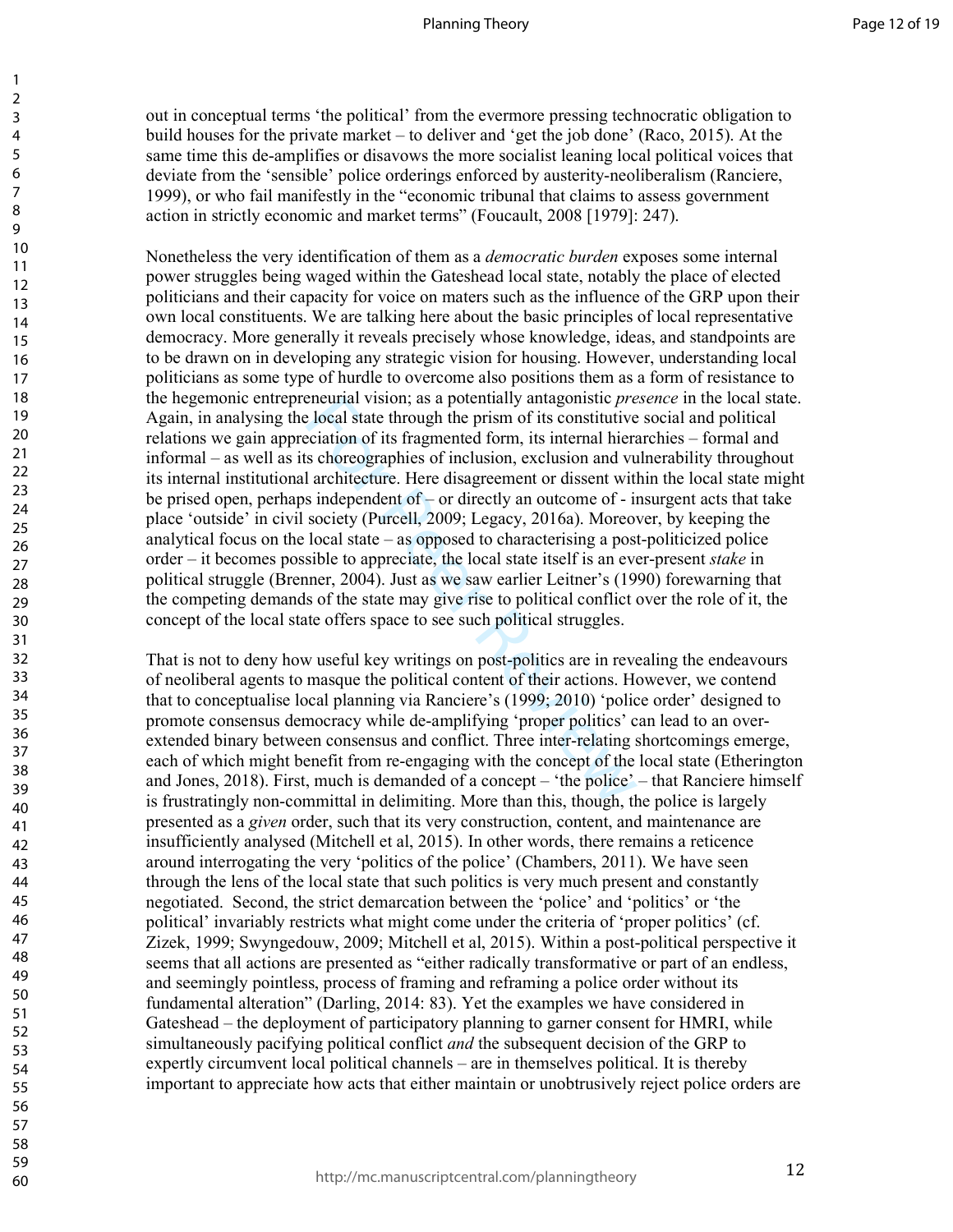*political achievements* "forged through particular political and institutional settings" (Legacy, 2016b: 2).

Third, any achievement of a *consensus* also demands deeper examination. Mouffe (2005: 105) draws on Gramsci (1971) to offer the critical premise that "every consensus exists as a temporary result of a provisional hegemony, as a stabilization of power, and that it always entails some form of exclusion". The latter can manifest in the form of ruthless repression and disavowal. But hegemony also incorporates the intellectual foundations informing any consensus – in recent years most obviously, neoliberal economic theory – alongside manifold 'common sense' discourses. These are deployed to nurture popular support and 'consent' among a local 'community', some members of whom might otherwise be anticipated to dissent: all processes which are "intensely political" (Mitchell et al, 2015: 2636). Through the monolithic concept of the 'police' the post-political lens would struggle to uncover and dissect these intricate relations. It would also be hard pressed to locate the place of those elected councillors being 'brought along' with the hegemonic neoliberal economic grid trumpeted by the GRP while simultaneously disavowed of their political desire to provide social housing. It is in this sense that research on the very acts of de-politicization and postpoliticization of towns and cities can benefit from more fluid conceptualisation of the local state and social relations to reveal the very presence and perseverance of politics.

# **6 Seeing Like a Local State***<sup>8</sup>* **: Concluding Comments**

may 'brought along' with the negemonic neoliber<br>while simultaneously disavowed of their politic<br>this sense that research on the very acts of de-pa<br>and cities can benefit from more fluid conceptu<br>ns to reveal the very pres There is compelling evidence of post-political regeneration and planning in Gateshead. Through the auspices of the GRP, the institutional landscapes appear increasingly preoccupied to govern land and property, and indeed quite literally space, in the service of profit-maximization. The shibboleth of consensus works brilliantly to disavow the demos, while pacifying the scope for disagreement (Zizek, 1999; Mouffe, 2005; Brown, 2015). The case of Gateshead also prompts us to consider how, in not recognizing dissent as "the legitimate and proper basis of the political", the neoliberal police order "undermines popular trust in politics while relegating key decisions to non-political economic or private actors" (Oosterlynck and Swyngedouw, 2010: 1591). It also enables us to identify how the insurgents and dissenters who dare to question the neoliberal order of things are radically excluded for being 'outside the consensus' (Swyngedouw, 2009: 610). The examination of housing regeneration in Gateshead has revealed all of these elements.

Nonetheless, the endeavour to research post-politics, particularly when deploying the conceptual distinction between 'police' and 'the political', can serve to conceal the graft, the imagination and the sheer willpower that goes into fostering a hard-won but always provisional consensus. For in succeeding to 'render technical' contentious policies, or being able to apply the 'economic grid' as the gauge of what is valid and legitimate, these are in essence actually existing (neoliberal) political achievements. Institutionalised through state power, they work to favour some at the expense of others (cf. Foucault, 2008 [1979]; Magnusson, 2011; Mitchell et al, 2015; Jessop 2016). In this sense then, as Darling contends:

... many claims to a post-political condition leave unexplored the ways in which depoliticising tendencies are embodied, reproduced and reinforced through policy discussions, public debate and the very workings of governance (Darling, 2014: 75).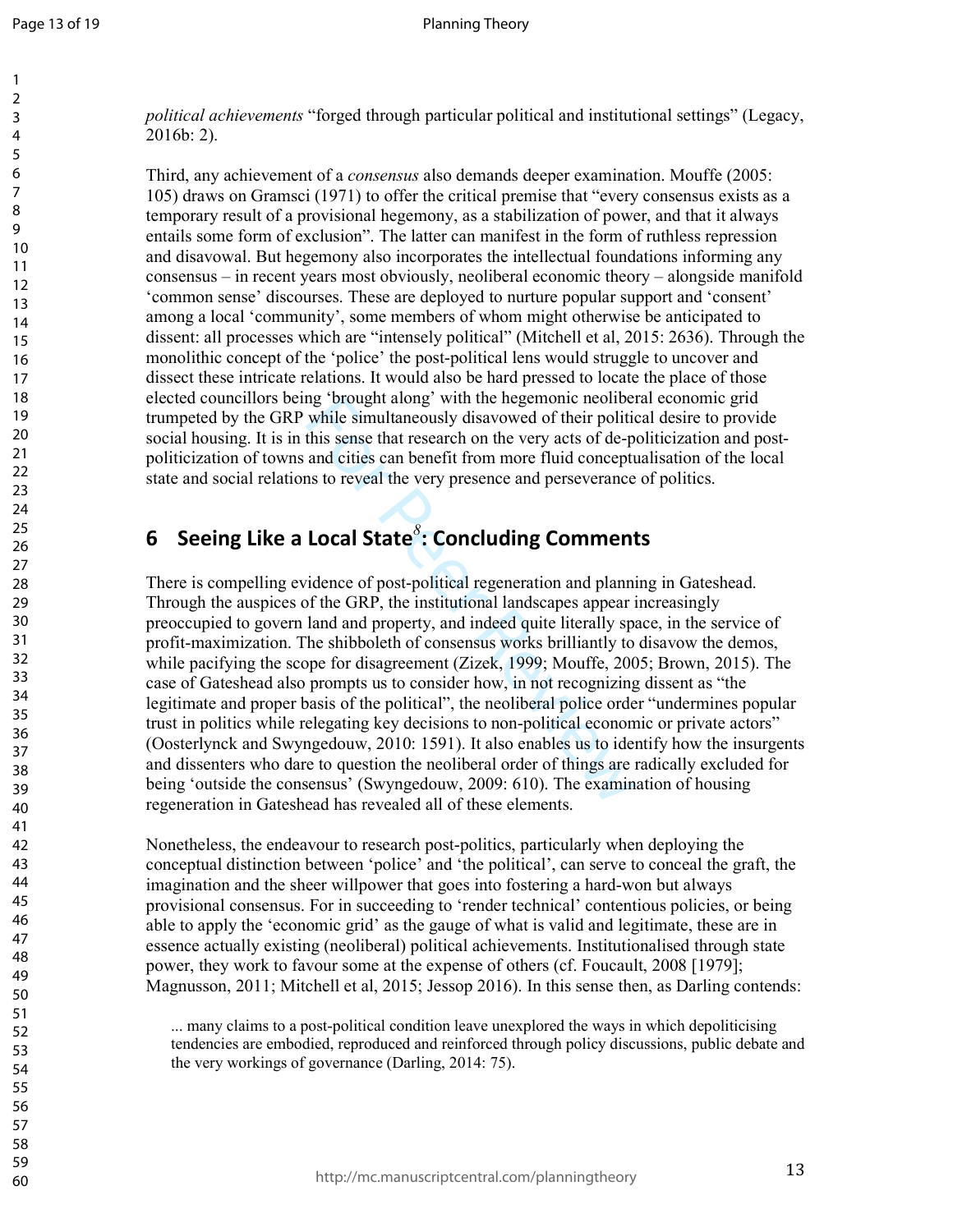In focusing on how such de-politicizing tendencies can be investigated through the analytical lens of the local state, this paper offers a conceptual antidote to the post-political narrative. In-depth placed-based empirical research alongside a more fluid conceptualisation of the local state and its constituent social-relations has revealed the presence and persistence of politics in municipal housing governance. The formation of an entrepreneurial housing strategy in Gateshead has been revealed as a product and indeed a site of political decisionmaking. This has involved a cyclical manipulation of community consensus, a steering of participatory planning processes and a de-amplification or repression of the voices of those residents who disagreed. This is a process we lamented to be de-politicizing, but one that is always inherently political (Legacy, 2016a). The increasingly influential role of the GRP - as conceptually part of the local state in Gateshead - revealed the democratic credentials and representative role of the local state to be seriously compromised. In recasting its social base and representation, the very balance of social, political and economic forces operating *through* the local state is in flux. But particular parts of the local state are strategically selecting 'the public' to be insulated from participatory dialogue and political debate about public housing provision in Gateshead (Jessop, 2016). There is a shifting of the "*political* character, meaning, and operation of democracy's constituent elements into *economic* ones" (Brown, 2015:17). Such an appeal to economic necessity while simultaneously aspiring to conceal its own identity heralds a 'modest' local state that sails close to evacuating the demos (Rancière, 1999).

of the insulated promparticipatory dialogue and p<br>on in Gateshead (Jessop, 2016). There is a shift<br>id operation of democracy's constituent element<br>th an appeal to economic necessity while simult<br>y heralds a 'modest' local In this particular case, the examination of social relations within (and beyond) the local state can not only reveal the presence of politics, but the possibility that such politics may potentially re-democratize the representation of the state and re-legitimise its actions. Viewing politics this way does not necessarily render the local state unresponsive to the future demands of local people; for as Gramsci underlined, any hegemonic project is always provisional and open to challenge from counter-hegemonic projects. Perhaps future in-depth empirical investigation of various local states can, without reifying *the local state,* open up spaces of hope that such politics can disrupt current modes of governing and offer some scope for the consideration of and movement towards some version of increasingly egalitarian policies.

# **Notes**

 $\overline{a}$ 

<sup>1</sup> These research findings are based on empirical investigations conducted between 2014 to 2016 as part of the lead authors PhD research funded by the Economic and Social Research Council. This included thirty-eight formal interviews with a range of stakeholders, forty informal interviews with local residents and businesses, document analysis and archival research.

 $2^2$  Funding was provided from the Homes and Communities Agency, but has since been withdrawn in Housing and Planning Act 2016, and the scope of Home Group's role in the partnership was, at the time of research, under consideration.

3 None of these are publicly available due to their 'commercial sensitivity'.

<sup>4</sup> At one time this constituted approximately eighty per cent of Council funding but in 2017 makes up around sixteen per cent.

<sup>5</sup> Cockburn was a co-author of this 1979 book 'In and against the state' which charted the experience of public sector workers at the time.

 $6$  Planning Aid offers free independent planning advice to individuals and communities. Supported by the Department of Communities and Local Government until 2012, when its funding was withdrawn and the organization was forced to introduce staff redundancies and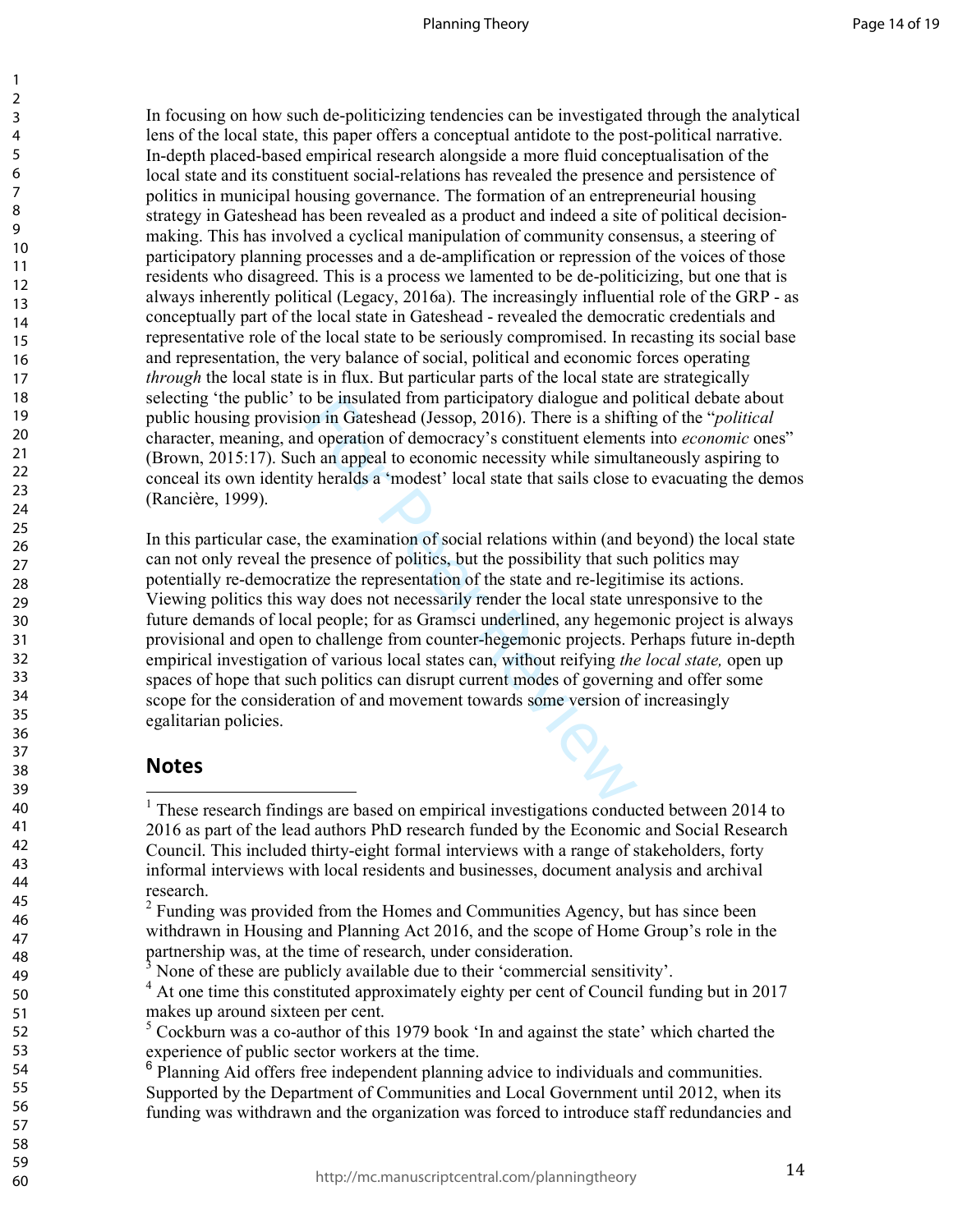| 1<br>$\overline{2}$<br>3    |  |
|-----------------------------|--|
| 4<br>5                      |  |
| 6<br>7<br>8                 |  |
| 9<br>$\overline{10}$        |  |
| 11<br>$\overline{12}$       |  |
| 13<br>$\overline{14}$       |  |
| 15<br>16                    |  |
| $\overline{17}$<br>18       |  |
| 19<br>20<br>$\overline{21}$ |  |
| $\overline{22}$<br>23       |  |
| 24<br>25                    |  |
| 26<br>27                    |  |
| 28<br>29                    |  |
| 30<br>31                    |  |
| 32<br>33<br>34              |  |
| 35<br>36                    |  |
| 37<br>R۶                    |  |
| 39<br>40                    |  |
| 41<br>42                    |  |
| 43<br>44                    |  |
| 45<br>46<br>47              |  |
| 48<br>49                    |  |
| 50<br>51                    |  |
| 52<br>53                    |  |
| 54<br>55                    |  |
| 56<br>57                    |  |
| 58<br>59                    |  |

scale back its services, it largely operates now through on-line advice funded by the Royal Town Planning Institute.

 $\frac{1}{1}$  It should be noted that it is not known what happened to the audit produced by local residents and it is unlikely to have gone on to inform the design of replacement houses.

The subtitle here is an adaptation of J Scott's (1998) classic text *Seeing Like a State*.

# **References**

 $\overline{a}$ 

Allen C (2008) *Housing Market Renewal and Social Class* (London: Routledge)

Allmendinger P and Haughton G (2012) Post-political spatial planning in England: a crisis of consensus? *Transactions of the Institute of British Geographers* NS 37: 89–103

Allmendinger P and Tewdwr-Jones M (2000) New Labour, new planning? The trajectory of planning in Blair's Britain *Urban Studies* 37(8): 1379-1402

ewdwr-Jones M (2000) New Labour, new plann<br>tain *Urban Studies* 37(8): 1379-1402<br>(forthcoming, 2018) Demolishing the present t<br>ancialized municipal entrepreneurialism' in Lon<br>*Regional Research*<br>State Spaces: *Urban Govern* Beswick J and Penny J (forthcoming, 2018) Demolishing the present to sell off the future? The emergence of 'financialized municipal entrepreneurialism' in London. *International Journal of Urban and Regional Research* 

Brenner N (2004) *New State Spaces: Urban Governance and the Rescaling of Statehood* (Oxford: Oxford University Press)

Brown W (2015) *Undoing the Demos: Neoliberalism's Stealth Revolution* (New York: Zone Books)

Cameron S (2006) From low demand to rising aspirations: Housing Market Renewal within regional and neighbourhood regeneration policy *Housing Studies*, 21(1): 3–16

Chambers S (2011) "The politics of the police: from neoliberalism to anarchism, and back to democracy" in in *Reading Ranciere* P Bowman and R Stamp (editors) (London: Continuum)

Clark G and Dear M (1984) *State Apparatus: Structures and Language of Legitimacy* (Winchester, MA: Allen and Unwin)

Cochrane A (1989) "Restructuring the state: the case of local government", in Cochrane, A. and Anderson, J. (eds) *Politics in transition* (London: Sage): 95-140

Cochrane A (1993) *Whatever Happened to Local Government?* (Buckingham: Open University Press)

Cockburn C (1977) *The Local State: Management of Cities and People* (London: Pluto Press)

Councils in Crisis (2017) BBC Radio 4,  $21<sup>st</sup>$  March, 2017. Available at: http://www.bbc.co.uk/programmes/b08jbc1s (Accessed 21st March, 2017)

Crouch C (2004) *Post-Democracy* (Cambridge: Polity)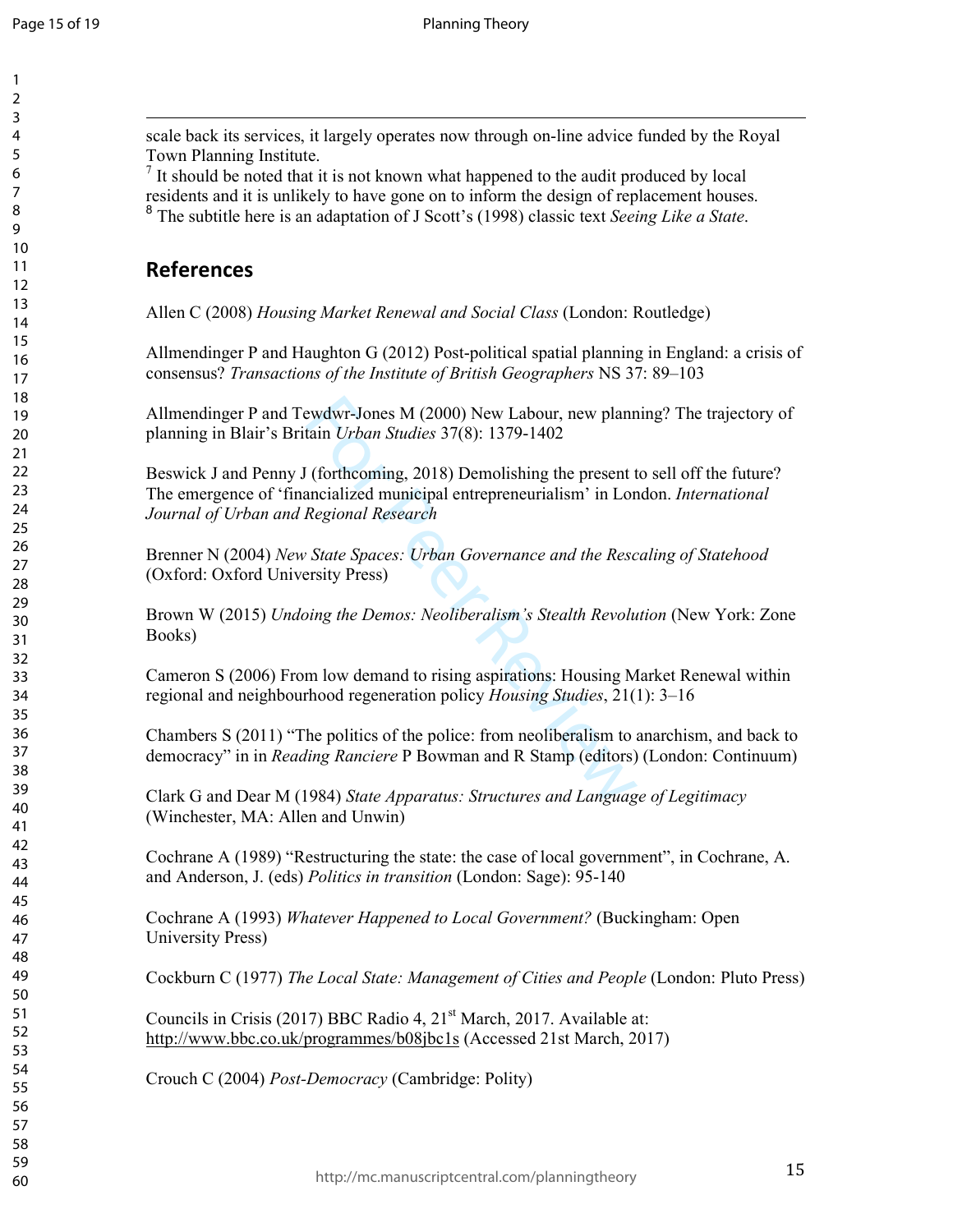Crouch C (2011) *The Strange Non-Death of Neoliberalism* (Cambridge: Polity)

Darling J (2014) Asylum and the Post-Political: Domopolitics, Depoliticisation and Acts of Citizenship *Antipode* 46: 72–91

Dear M (1986) Postmodernism and planning *Environment and Planning D: Society and Space* 4: 367-384

DGLC (2013) *Ministers to decide on Welsh Streets demolition proposals* [press release] 24 September. Department for Communities and Local Government. Available at: https://www.gov.uk/government/news/ministers-to-decide-on-welsh-streets-demolitionproposals (Accessed 2 April, 2016)

Dikeç M and Swyngedouw E (2017) Theorizing the Politicizing City *International Journal of Urban and Regional Studies* 41(1): 1-18

Duncan S and Goodwin M (1988) *The Local State and Uneven Development* (Cambridge, Polity)

Etherington D and Jones M (forthcoming, 2017) Re-Stating the Post-Political: Depoliticization, Social Inequalities, and City-Region Growth *Environment and Planning A*

Fainstein S (2000) New directions in planning theory *Urban Affairs Review* 35: 451-78

tudies 41(1): 1-18<br>
n M (1988) *The Local State and Uneven Develo*<br>
es M (forthcoming, 2017) Re-Stating the Post-F<br>
Il Inequalities, and City-Region Growth *Enviror*<br>
w directions in planning theory *Urban Affairs R*.<br>
1, Featherstone D, Ince A, MacKinnon D, Strauss K and Cumbers A (2011) 'Progressive localism and the construction of political alternatives', *Transactions of the Institute of British Geographers* 37: 177-182

Fincher, R. (1987) 'Space, class and political processes: the social relations of the local state' *Progress in Human Geography* 11(4): 496-515

Foucault M (2008 [1979]) *The birth of bio politics: Lectures at the College De France 1978- 79.* Ed. Michel Senellart, trans. Graham Burchell. (Hampshire: Palgrave MacMillan)

Goodwin M (1989) "The politics of locality" in Cochrane, A. and Anderson, J. (eds) *Politics in Transition* (London: Sage): 141-71

Gramsci A (1971) *Selections From Prison Notebooks*. (London: Lawrence and Wishart)

Gualini E (2015) *Planning and Conflict: Critical Perspectives on Contentious Urban Developments* (New York: Routledge)

Hackworth J (2007) *The Neoliberal City: Governance, Ideology, and Development in American Urbanism* (Ithaca: Cornell University Press)

Hall S (2003) New Labour's double-shuffle *Soundings* 24: 10–24

Healey P (1996) The communicative turn in planning theory and its implications for spatial strategy formation *Environment and Planning B: Planning and Design* 23: 217-34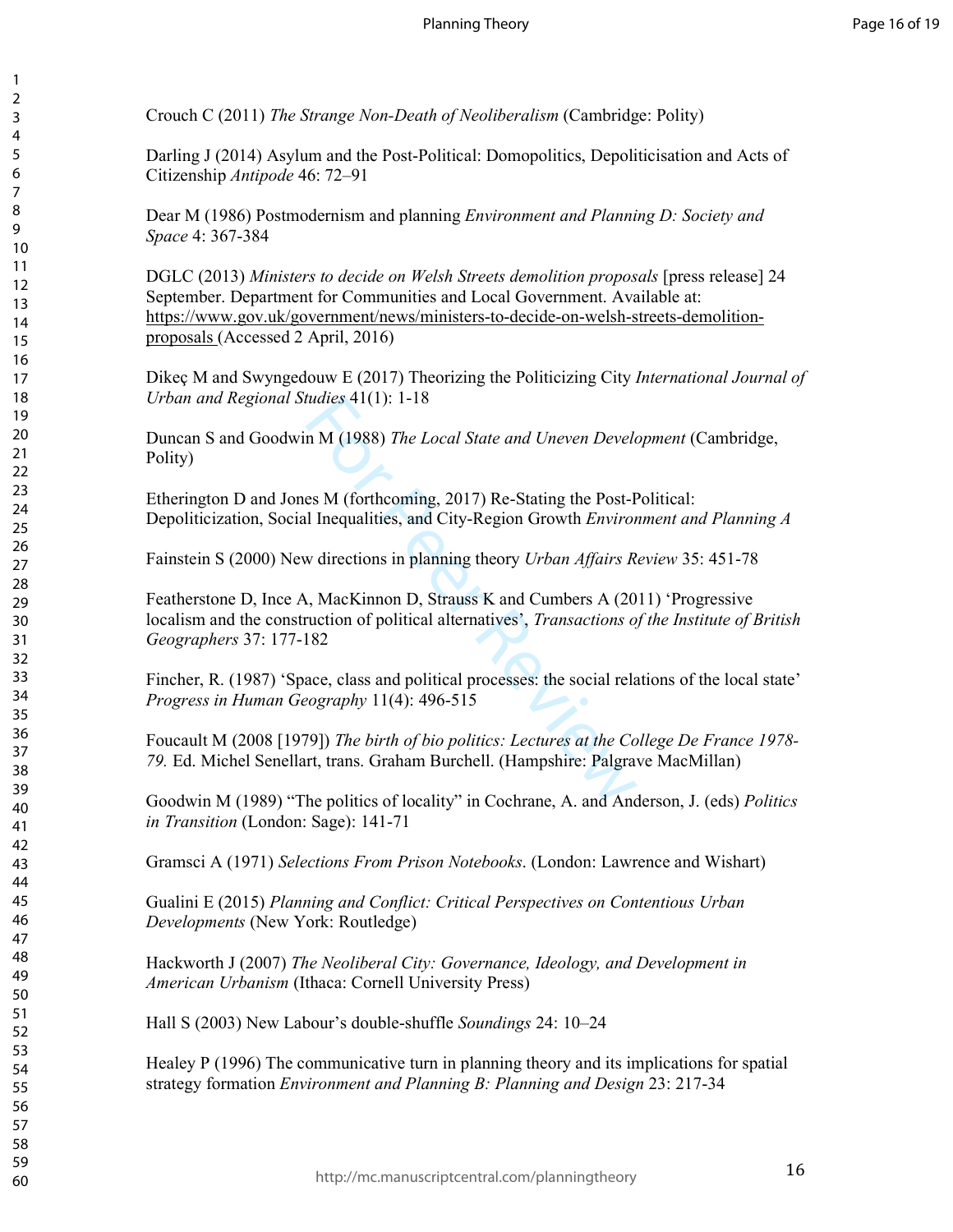| Inch A (2015) Ordinary citizens and the political cultures of planning: In search of the subject<br>of a new democratic ethos Planning Theory 14(4): 404-24                                 |
|---------------------------------------------------------------------------------------------------------------------------------------------------------------------------------------------|
| Jessop B (2016) The State: Past, Present and Future (Cambridge: Polity)                                                                                                                     |
| Leeming C (2010) Ghost towns The Guardian: Society 22 <sup>nd</sup> September                                                                                                               |
| Lees L (2014) The Urban Injustices of New Labour's "New Urban Renewal": The Case of<br>the Aylesbury Estate in London Antipode 46(4): 921-947                                               |
| Legacy C (2016a) Transforming transport planning in the postpolitical era Urban Studies 53:<br>3108-3124                                                                                    |
| Legacy C (2016b) Is there a crisis of participatory planning? Planning Theory<br>DOI: 10.1177/1473095216667433                                                                              |
| Leitner H (1990) Cities in Pursuit of Economic Growth: The local State as Entrepreneur<br>Political Geography Quarterly 9(2): 147-170                                                       |
| MacLeod G (2011) Urban politics reconsidered: growth machine to post-democratic city?<br>Urban Studies 48: 2629-60                                                                          |
| MacLeod G and Johnstone C (2012) Stretching urban renaissance: privatizing space,<br>civilizing place, summoning community International Journal of Urban and Regional<br>Research 36: 1-28 |
| Magnusson W (2011) Politics of Urbanism: Seeing Like a City (New York: Routledge)                                                                                                           |
| Manders FWD (1973) A History of Gateshead (Gateshead: Northumberland Press Ltd)                                                                                                             |
| McClymont K (2011) Revitalising the political: Development Control and Agonism in<br>Planning Practice Planning Theory 10(3): 239–256                                                       |
| Metzger J, Allmendinger P and Oosterlynck S (2015) Planning Against the Political:<br>Democratic Deficits in European Territorial Governance (London: Routledge)                            |
| Minton A (2017) Big Capital: Who is London For? (UK: Penguin)                                                                                                                               |
| Miliband R (1969) The state in capitalist society (New York: Basic Books)                                                                                                                   |
| Mitchell D Attoh, K and Staeheli L (2015) Whose city? What politics? Contentious and non-<br>contentious spaces on Colorado's Front Range Urban Studies 52: 2633-48                         |
| Mouffe C (1993) The Return of the Political. New York: Verso                                                                                                                                |
| Mouffe C (2005) On the Political (London: Routledge)                                                                                                                                        |
| ODPM (2003) Sustainable Communities: Building for the Future (London: HMSO)                                                                                                                 |
|                                                                                                                                                                                             |
|                                                                                                                                                                                             |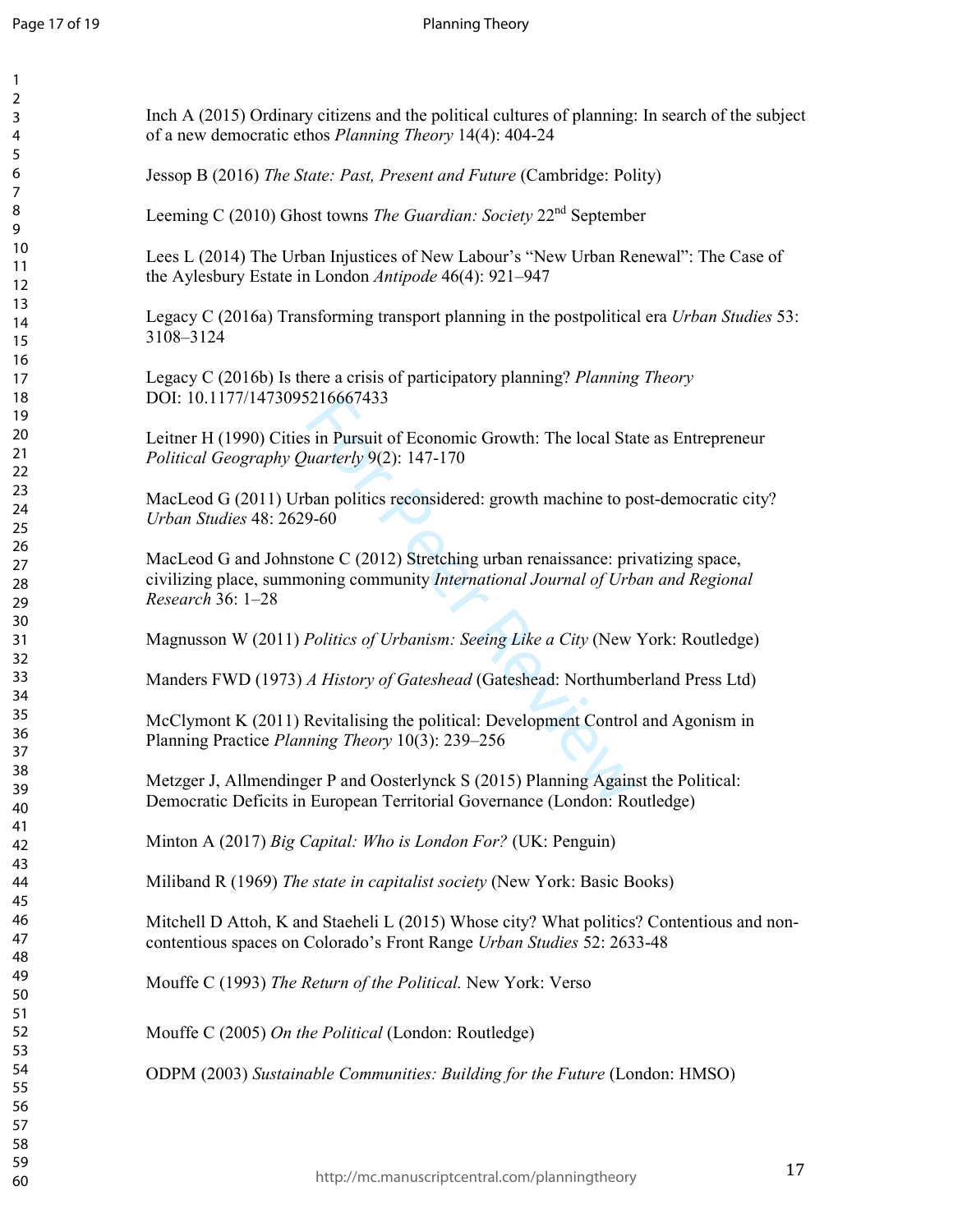O'Hara M (2015) *Austerity Bites: A Journey to the Sharp End of Cuts in the UK*. (Bristol: Policy Press)

Oosterlynck S and Swyngedouw E (2010) Noise Reduction: the Post-political Quandary of Night Flights at Brussels Airport *Environment and Planning A* 42: 1577-1594

Paddison R (2009) Some reflections on the limitations to public participation in the postpolitical city *L'Espace Politique* [En ligne]

Painter J (2009) Local State, in D Gregory, R Johnston, G Pratt, M Watts and S Whatmore (editors) *Dictionary of Human Geography* 5<sup>th</sup> edition (Chichester, UK, Wiley Blackwell)

Parker G and Street E (forthcoming, 2018) 'A framework for the analysis of private sector consultancy: accountabilities, motives and roles in a fragmented English local planning system' *Territory, Politics, Governance.*

thes, Governance.<br>
and shaking: business elites, state localism and<br>
eography 19: 16-46<br>
antic city, part 2: Late entrepreneurialism Urban<br>
2002) Neoliberalizing space Antipode 34: 380-4<br>
pturing Democracy: Neoliberalizati Peck J (1995) Moving and shaking: business elites, state localism and urban privatism. *Progress in Human Geography* 19: 16-46

Peck J (2017) Transatlantic city, part 2: Late entrepreneurialism *Urban Studies* 54: 327-63

Peck J and Tickell A (2002) Neoliberalizing space *Antipode* 34: 380-404

Purcell M (2008) *Recapturing Democracy: Neoliberalization and the Struggle for Alternative Urban Futures* (London: Routledge)

Purcell M (2009) Resisting neoliberalization: Communicative planning or counter-hegemonic movements? *Planning Theory* 8(2): 140–165

Raco M (2013) *State-led Privatisation and the Demise of the Democratic State* (Surrey: Ashgate Publishing Limited)

Raco M (2015) "The post-politics of sustainability planning" in J Wilson and E Swyngedouw (editors) *The Post-political and its Discontents* (Edinburgh: Edinburgh University Press)

Raco M, Street E and Freire-Trigo S (2016) The New Localism, Anti-Political Development Machines, and the Role of Planning Consultants: Lessons from London's South Bank *Territory, Politics, Governance* 4(2): 216-240

Rancière J (1999) *Dis-agreement: Politics and Philosophy* (Minneapolis: University of Minnesota Press)

Rancière J (2010) *Dissensus: On Politics and Aesthetics*: Edited and translated by Steven Corcoran (London: Continuum)

Rhodes R (1988) *Beyond Westminster and Whitehall: Sub-Central Governments of Britain*  (London: Unwin Hyman)

Scott J (1998) *Seeing Like a State: How Certain Schemes to Improve the Human Condition Have Failed* (Berkeley: University of California Press)